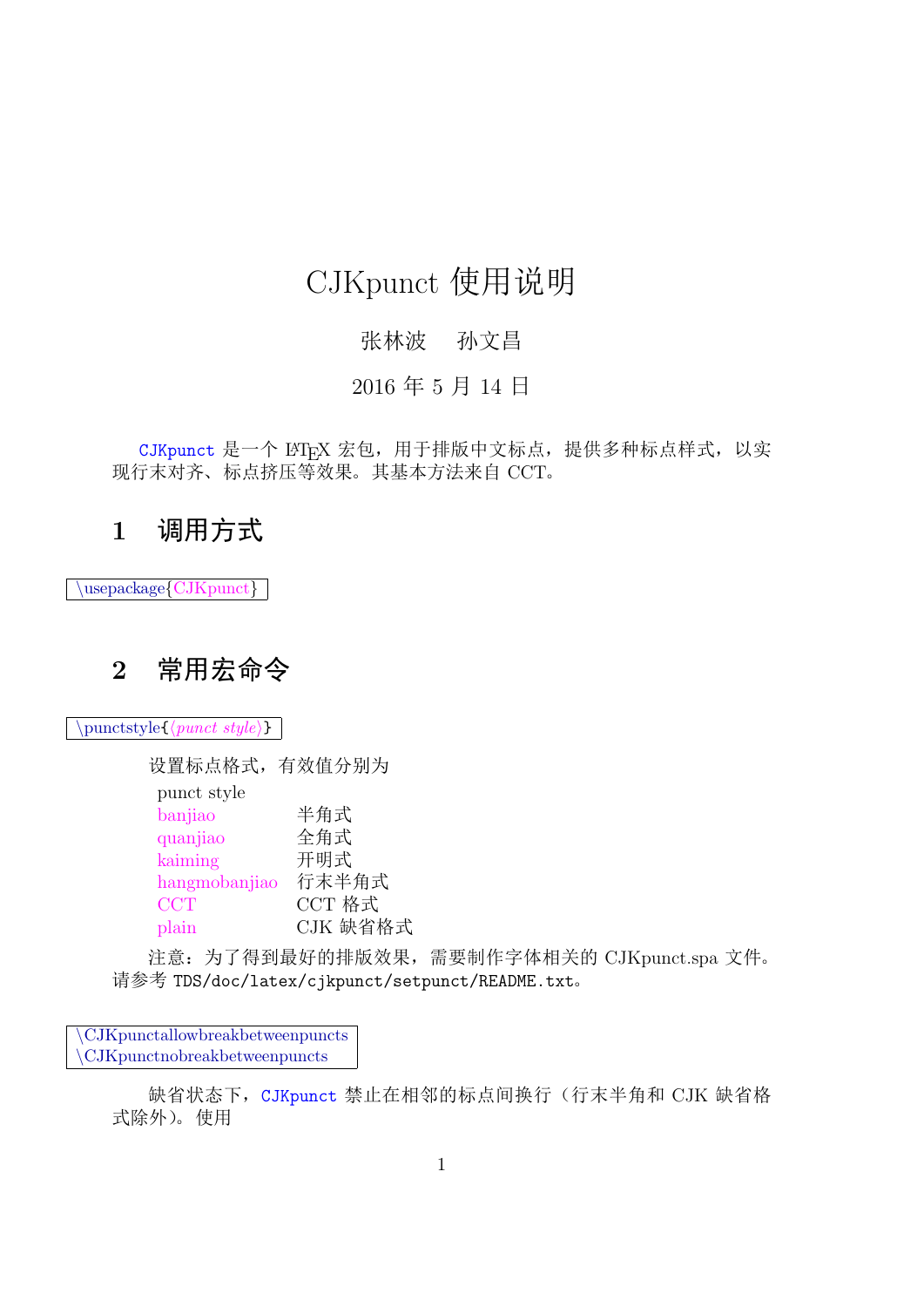*\*CJKpunctallowbreakbetweenpuncts 改变这一设置。注意:行末半角和 CJK 缺省格式总是允许相邻标点间换行。

*\*CJKpunctsetkern{*⟨*标点*1 ⟩*}{*⟨*标点*2 ⟩*}{*⟨*间距*⟩*}

设置标点 1 与标点 2 之间的距离。例如,*\*CJKpunctsetkern*{*:*}{*"*}{*0.4em*}*

*\*CJKpunctmapfamily{*⟨font encoding⟩*}{*⟨font family⟩*}{*⟨font series⟩*}{*⟨font shape⟩*} {*⟨punct family⟩*}

缺省状态下, CJKpunct 根据 CJKfamily 确定当前标点符号的实际字体。 但这对C19com等组合字体不适用。 此命令提供一个解决方案:用户可以指定 {*⟨font encoding⟩*}/ {*⟨font family⟩*}/ {*⟨font series⟩*}/ {*⟨font shape⟩*} 所对应的标点 符号字体。例如,对于C19rm, 可以做如下设置:

\CJKpunctmapfamily{C19}{rm}{m}{n}{song} \CJKpunctmapfamily{C19}{rm}{bx}{n}{hei} \CJKpunctmapfamily{C19}{rm}{m}{sl}{song} \CJKpunctmapfamily{C19}{rm}{bx}{sl}{hei} \CJKpunctmapfamily{C19}{rm}{m}{it}{kai} \CJKpunctmapfamily{C19}{rm}{bx}{it}{kai}

# **3** 制作 **CJKpunct.spa** 文件

文件 CJKpunct.spa 保存了字体相关的标点符号宽度。制作方法请参考 TDS/doc/ latex/cjkpunct/setpunct/README.txt。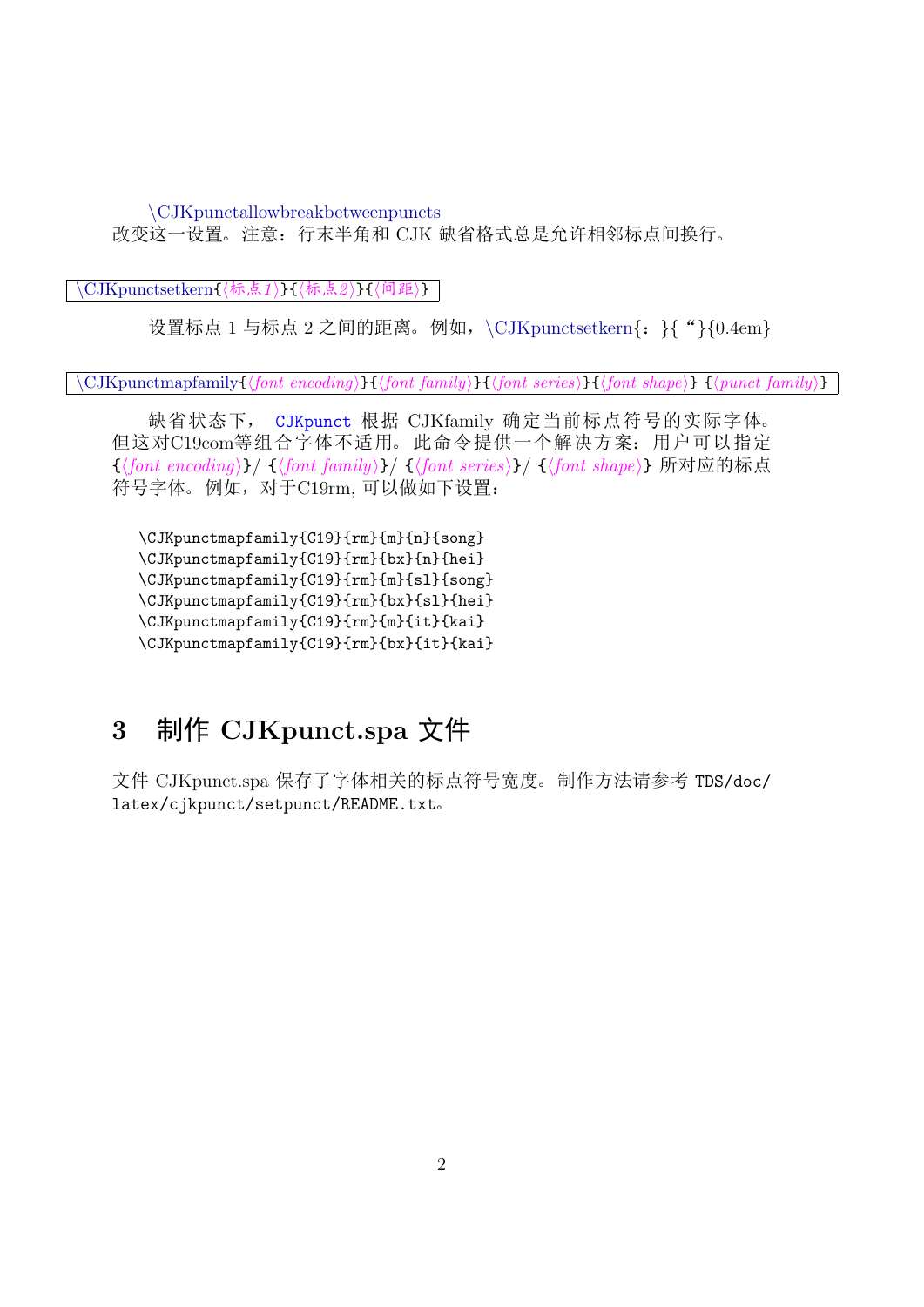# **File I CJKpunct.sty**

```
CJKpunct
```

```
1 \endlinechar \m@ne
\Omega3 \newif\if@CJKpunct
4 \newif\if@CJKpunct@dokerning
5 \newcount\CJKpunct@cnta
6 \newcount\CJKpunct@cntb
7 \newcount\CJKpunct@cntc
8 \newcount\CJKpunct@cntd
9 \newcount\CJKpunct@cnte
```
<span id="page-2-13"></span><span id="page-2-12"></span><span id="page-2-11"></span><span id="page-2-10"></span>为使 CJKpunct 起作用,重定义一些 CJK 宏。

```
10 \let\CJKo@testLastCJK\CJK@testLastCJK
11 \def\CJKpunct@testLastCJK{
12 \global\CJK@false
13 \global\edef\CJKpunct@lastkern{\number\lastkern}}
14
15 \let\CJKo@testLastKern\CJK@testLastKern
16 \def\CJKpunct@testLastKern{
17 \global\CJK@false}
18
19 \let\CJKo@testPrePunct\CJK@testPrePunct
20 \let\CJKo@testPostPunct\CJK@testPostPunct
21 \def\CJKpunct@testPrePunct#1#2#3{}
22 \def\CJKpunct@testPostPunct#1#2#3{}
23
24
25 \let\CJKo@nobreakglue\CJK@nobreakglue
   \CJKsymbol 的定义中需要三重括号以保证兼容 CJKfntef 宏包。
26
```

```
27 \let\CJKosymbol\CJKsymbol
28 \def\CJKpunct@CJKsymbol#1{
29 {{{
30 \ifnum\CJKpunct@lastkern>0\relax
31 \ifnum\CJKpunct@lastcharclass=0\relax
32 \CJKglue
33 \else
```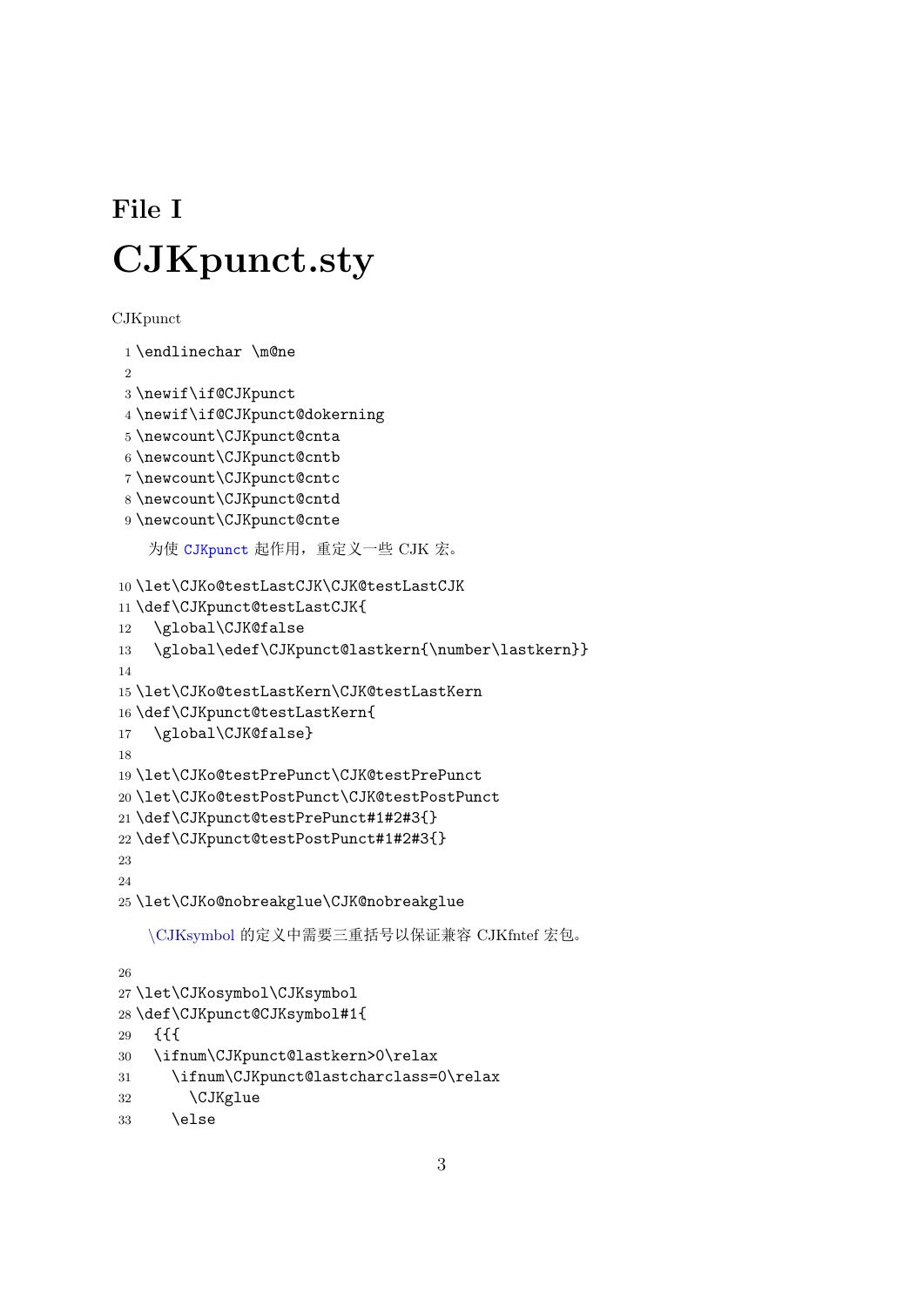```
34 \CJKpunct@ULspecials
35 \fi
36 \fi
37 \CJKosymbol{#1}
38 \gdef\CJKpunct@lastcharclass{0}}}}}
39
40 \def\CJKpunct@lastcharclass{0}
41 \def\CJKpunct@lastkern{0}
   标点符号的排版规则:
42 \let\CJKopunctsymbol\CJKpunctsymbol
43 \def\CJKpunct@CJKpunctsymbol#1{
44 \CJKpunct@setfamily
45 \CJKpunct@setmarginkerning
46 \edef\CJKpunct@currentpunct{\CJK@plane/\the#1}
47 \ifcsname CJKpunct@\CJK@enc @\CJKpunct@currentpunct\endcsname
48 \edef\CJKpunct@currentcharclass{
49 \csname CJKpunct@\CJK@enc @\CJKpunct@currentpunct\endcsname}
50 {{{% We need three braces for CJKulem to work
51 \@CJKpunctfalse
52 \ifnum\CJKpunct@lastkern>0\relax
53 \ifnum\CJKpunct@lastcharclass>0\relax
54 \unkern
55 \unkern
56 \ifnum\CJKpunct@punctstyle>0\relax
57 \@CJKpuncttrue
58 \else
59 \ifcsname CJKpunct@specialpunct\CJK@enc \CJKpunct@currentpunct\endcsname
60 \@CJKpuncttrue
61 \qquad \qquad \text{If }62 \qquad \qquad \text{if } i63 \qquad \text{if} \quad64 \fi
65 \if@CJKpunct
66 \CJKpunct@unskip
67 \CJKpunct@setkern{\CJKpunct@lastpunct}{\CJKpunct@currentpunct}
68 \kern \csname CJKpunct\CJKpunct@punctstyle @\CJK@enc @\CJKpunct@family
69 @kern\CJKpunct@lastpunct @\CJKpunct@currentpunct\endcsname
70 \CJKpunct@nobreak
71 \else
72 \CJKpunct@ULspecials
73 \ifnum\CJKpunct@currentcharclass=1\relax
74 \hskip \csname CJKpunct\CJKpunct@punctstyle @\CJK@enc @\CJKpunct@family
75 @lglue@\CJKpunct@currentpunct\endcsname plus 0.1em minus 0.1 em
```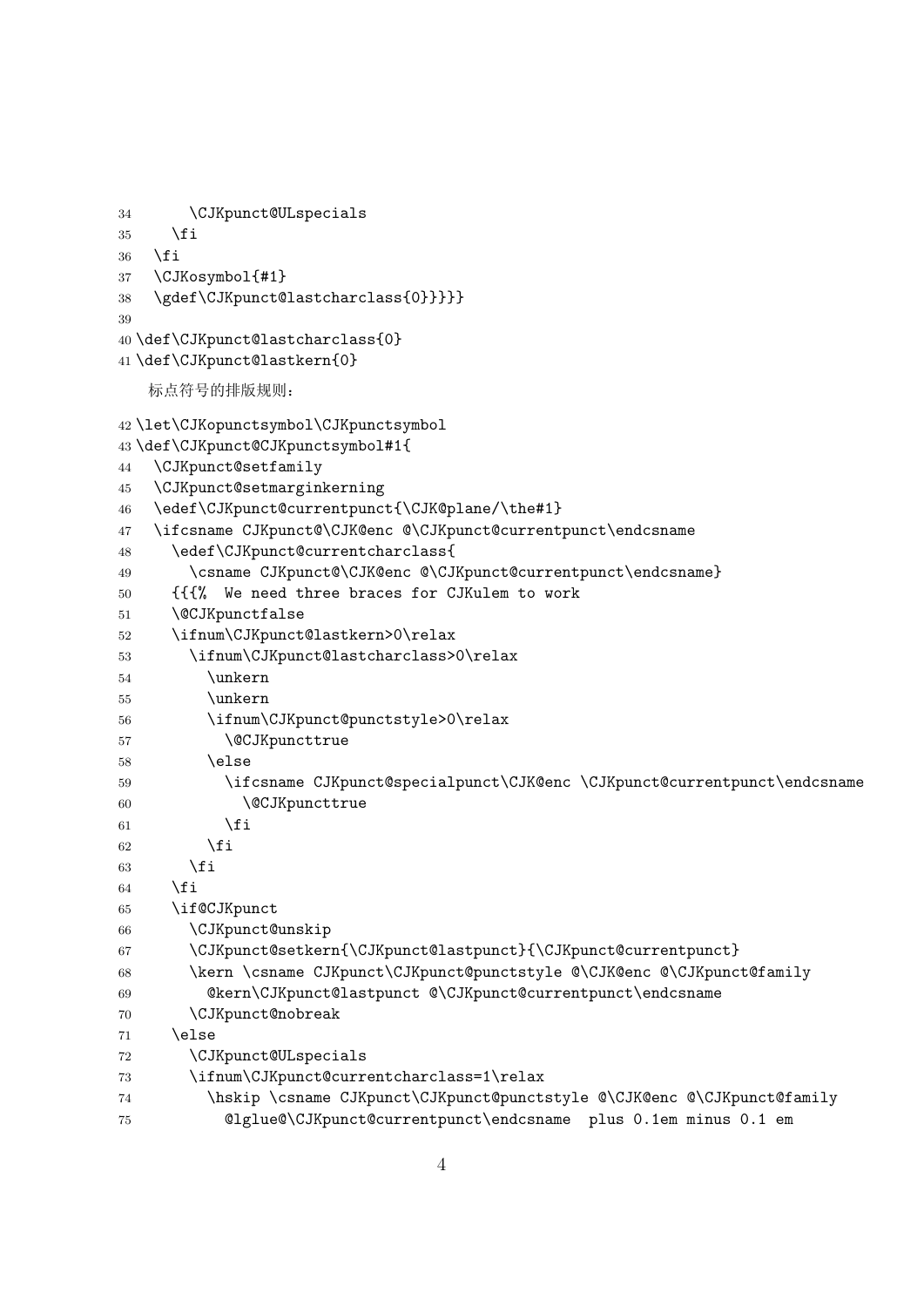```
76 \else
77 \ifcsname CJKpunct@specialpunct\CJK@enc \CJKpunct@currentpunct\endcsname
78 \CJKglue % breakable
79 \else
80 \nobreak
81 \quad \text{If }82 \quad \text{If } i83 \fi
84 \global\edef\CJKpunct@lastpunct{\CJKpunct@currentpunct}
85
86 \vrule width \csname CJKpunct\CJKpunct@punctstyle @\CJK@enc @\CJKpunct@family
87 @lrule@\CJKpunct@currentpunct\endcsname depth \z@ height \z@
88
89 \CJKopunctsymbol{#1}
90 \vrule width \csname CJKpunct\CJKpunct@punctstyle @\CJK@enc @\CJKpunct@family
91 @rrule@\CJKpunct@currentpunct\endcsname depth \z@ height \z@
92
93 \ifnum\CJKpunct@currentcharclass=2\relax
94 \hskip \csname CJKpunct\CJKpunct@punctstyle @\CJK@enc @\CJKpunct@family
95 @rglue@\CJKpunct@currentpunct\endcsname plus 0.1em minus 0.1 em
96 \fi
97 \global\let\CJKpunct@lastcharclass\CJKpunct@currentcharclass}}}
98 \else
99 \CJKsymbol{#1}
100 \global\def\CJKpunct@lastcharclass{0}
101 \fi}
   设置当前 font family.
102 \def\CJKpunct@setfamily{
103 \ifcsname \CJK@enc @\CJK@family @\f@series @\f@shape\endcsname
104 \global\edef\CJKpunct@family{\csname \CJK@enc @\CJK@family @\f@series @\f@shape\endcs
105 \else
106 \global\edef\CJKpunct@family{\CJK@family}
107 \fi}
108
109 \def\CJKpunctmapfamily#1#2#3#4#5{
110 \expandafter\edef\csname #1@#2@#3@#4\endcsname{#5}}
111
   CJK 缺省标点符号格式
112 \def\CJKpunct@plainpunctsymbol#1#2{
113 \CJKpunctsymbol{#2}}
   设置标点符号边界宽度。
```
<span id="page-4-26"></span><span id="page-4-20"></span><span id="page-4-17"></span><span id="page-4-16"></span><span id="page-4-15"></span><span id="page-4-14"></span><span id="page-4-6"></span><span id="page-4-5"></span><span id="page-4-4"></span>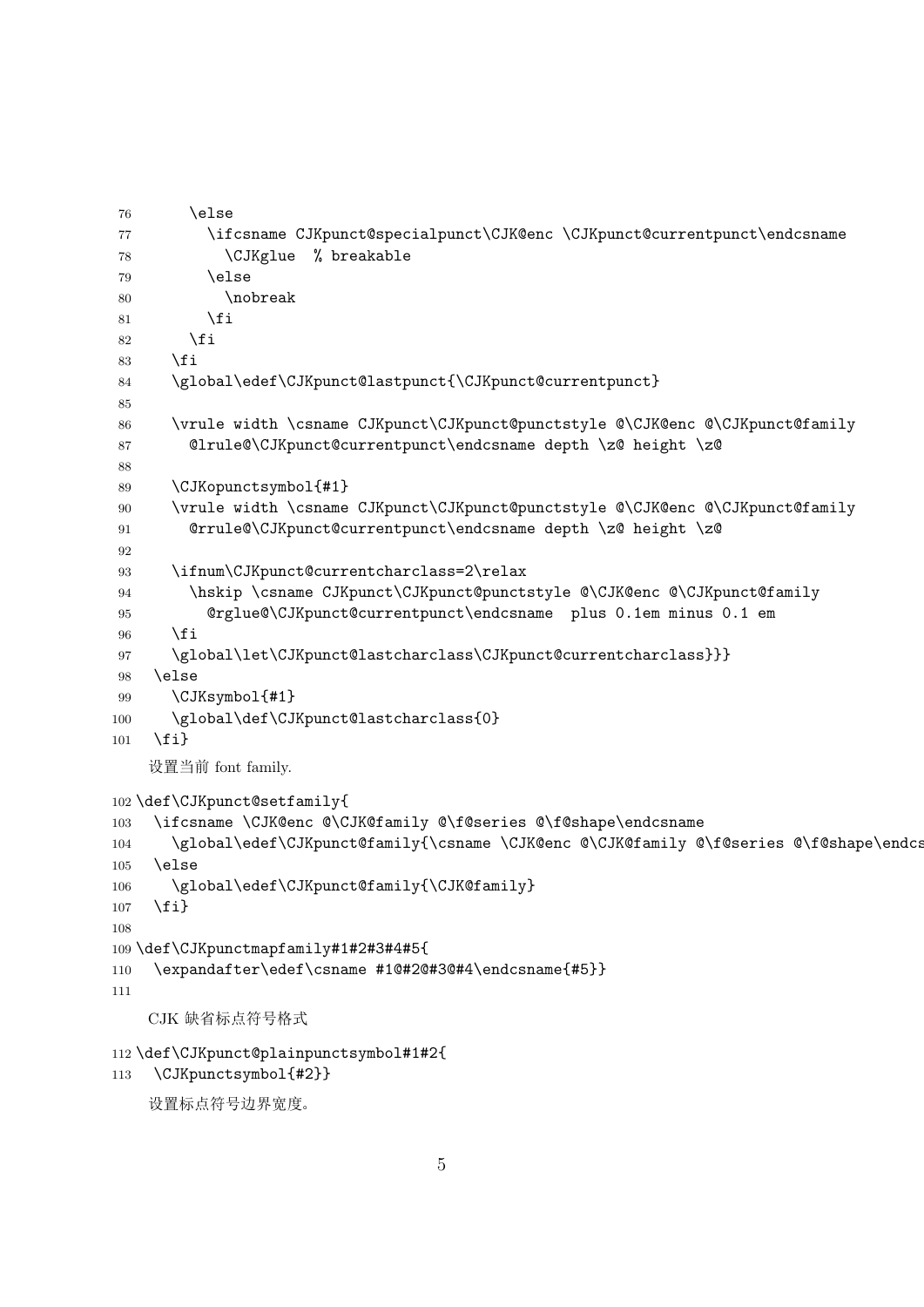```
114 \def\CJKpunct@setmarginkerning{
115 \ifcsname CJKpunct @\CJKpunct@punctstyle @\CJK@enc @\CJKpunct@family\endcsname
116 \else
117 \expandafter\gdef\csname CJKpunct @\CJKpunct@punctstyle @\CJK@enc
118 \mathbb{C}VCJKpunct@family\endcsname{}
119 \ifcsname CJKpunct@\CJKpunct@family @spaces\endcsname
120 \PackageInfo{CJKpunct}{use punctuation spaces for family '\CJKpunct@family'
121 \space with punctstyle (\CJKpunct@currentpunctstyle)}\relax
122 \edef\CJKpunct@spaces{\csname CJKpunct@\CJKpunct@family @spaces\endcsname}
123 \else
124 \ifcsname CJKpunct@spaces@\CJKpunct@family\endcsname
125 \else
126 \PackageInfo{CJKpunct}{punctuation spaces for family '\CJKpunct@family' do not ex
127 \space Use family 'def' instead.}\relax
128 \global\expandafter\def\csname CJKpunct@spaces@\CJKpunct@family\endcsname{}
129 \qquad \qquad \text{if }130 \edef\CJKpunct@spaces{\csname CJKpunct@def@spaces\endcsname}
131 \qquad \text{If }132 \CJKpunct@cnta=0\relax
133 \expandafter\CJKpunct@@setmarginkerning\CJKpunct@spaces
134 \fi}
135
136 \def\CJKpunct@@setmarginkerning#1,#2,{
137 \edef\CJKpunct@temp{#1}
138 \ifx\CJKpunct@temp\@empty
139 \def\CJKpunct@temp{}
140 \else
141 \def\CJKpunct@temp{\CJKpunct@setmarginkerning}
142 \ifnum\CJKpunct@cnta<12
143 \def\CJKpunct@lr{l}
144 \else
145 \def\CJKpunct@lr{r}
146 \fi
147 \edef\CJKpunct@encpn{\csname CJKpunct@pn@\CJK@enc @\the\CJKpunct@cnta\endcsname}
148 \if l\CJKpunct@lr
149 \expandafter\gdef\csname CJKpunct@\CJK@enc @\CJKpunct@encpn\endcsname{1}
150 \else
151 \expandafter\gdef\csname CJKpunct@\CJK@enc @\CJKpunct@encpn\endcsname{2}
152 \fi
153
154 \@CJKpunct@dokerningtrue
155 \ifnum\CJKpunct@punctstyle=\CJKpunct@ps@plain\relax
156 \@CJKpunct@dokerningfalse
157 \else
```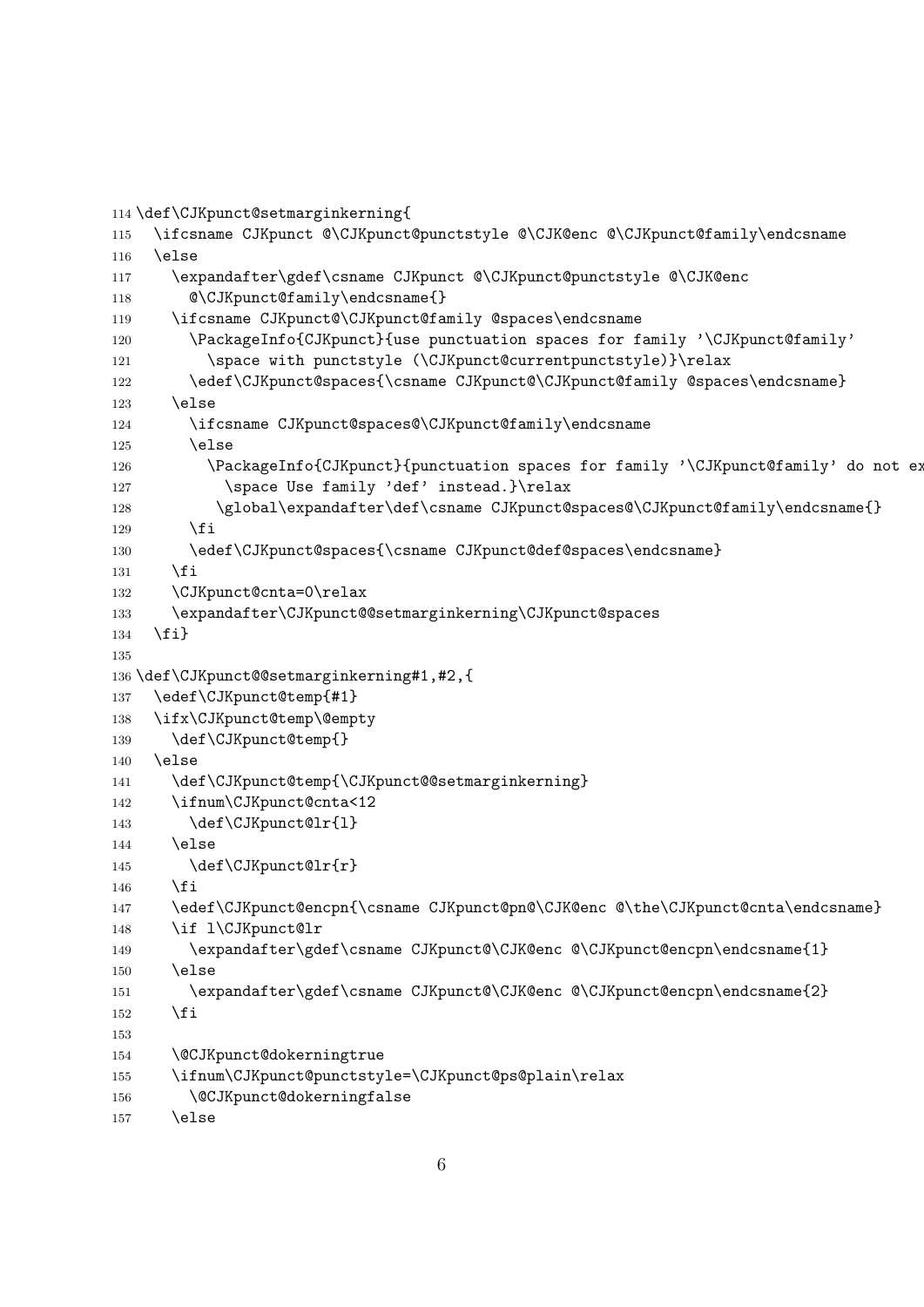<span id="page-6-33"></span><span id="page-6-32"></span><span id="page-6-31"></span><span id="page-6-30"></span><span id="page-6-29"></span><span id="page-6-28"></span><span id="page-6-27"></span><span id="page-6-26"></span><span id="page-6-25"></span><span id="page-6-24"></span><span id="page-6-23"></span><span id="page-6-22"></span><span id="page-6-21"></span><span id="page-6-20"></span><span id="page-6-19"></span><span id="page-6-18"></span><span id="page-6-17"></span><span id="page-6-16"></span><span id="page-6-15"></span><span id="page-6-14"></span><span id="page-6-13"></span><span id="page-6-12"></span><span id="page-6-11"></span><span id="page-6-10"></span><span id="page-6-9"></span><span id="page-6-8"></span><span id="page-6-7"></span><span id="page-6-6"></span><span id="page-6-5"></span><span id="page-6-4"></span><span id="page-6-3"></span><span id="page-6-2"></span><span id="page-6-1"></span><span id="page-6-0"></span>

| 158 | \ifcsname CJKpunct@specialpunct\CJK@enc\CJKpunct@encpn\endcsname           |
|-----|----------------------------------------------------------------------------|
| 159 | \@CJKpunct@dokerningfalse                                                  |
| 160 | \fi                                                                        |
| 161 | \fi                                                                        |
| 162 |                                                                            |
| 163 | \ifnum\CJKpunct@punctstyle=\CJKpunct@ps@banjiao                            |
| 164 | \def\CJKpunct@sidespaces{12}                                               |
| 165 | \else                                                                      |
| 166 | \def\CJKpunct@sidespaces{15}                                               |
| 167 | \fi                                                                        |
| 168 |                                                                            |
| 169 | \ifnum\CJKpunct@cnta=12\relax                                              |
| 170 | {\CJKpunct@cntb=#1\relax                                                   |
| 171 | \advance\CJKpunct@cntb #2\relax                                            |
| 172 | \advance\CJKpunct@cntb 2\relax                                             |
| 173 | \CJKpunct@numtostring{\CJKpunct@cntb}                                      |
| 174 | \edef\CJKpunct@temp{\csname CJKpunct@pn@\CJK@enc @12\endcsname}            |
| 175 | \CJKpunct@cntc=0\relax                                                     |
| 176 | $\log$                                                                     |
| 177 | \global\expandafter\edef\csname CJKpunct\the\CJKpunct@cntc                 |
| 178 | @\CJK@enc @\CJKpunct@family @kern\CJKpunct@temp @\CJKpunct@temp\endcsname{ |
| 179 | -0.\CJKpunct@decimal em}                                                   |
| 180 | \advance \CJKpunct@cntc 1\relax                                            |
| 181 | \ifnum\CJKpunct@cntc<6\repeat}                                             |
| 182 | \fi                                                                        |
| 183 | \if@CJKpunct@dokerning                                                     |
| 184 | \CJKpunct@cntb=#1\relax                                                    |
| 185 | \advance\CJKpunct@cntb -\CJKpunct@sidespaces\relax                         |
| 186 | \ifnum\CJKpunct@cntb<0\relax                                               |
| 187 | \CJKpunct@cntb=0\relax                                                     |
| 188 | \fi                                                                        |
| 189 | \CJKpunct@cntc=#2\relax                                                    |
| 190 | \advance\CJKpunct@cntc -\CJKpunct@sidespaces\relax                         |
| 191 | \ifnum\CJKpunct@cntc<0\relax                                               |
| 192 | \CJKpunct@cntc=0\relax                                                     |
| 193 | \fi                                                                        |
| 194 |                                                                            |
| 195 | \CJKpunct@cntd=\CJKpunct@cntb                                              |
| 196 | \advance\CJKpunct@cntd\CJKpunct@cntc\relax                                 |
| 197 |                                                                            |
| 198 | \ifcase\CJKpunct@punctstyle                                                |
| 199 | % hangmobanjiao                                                            |
| 200 | \or % quanjiao                                                             |
| 201 | \or % banjiao                                                              |
|     |                                                                            |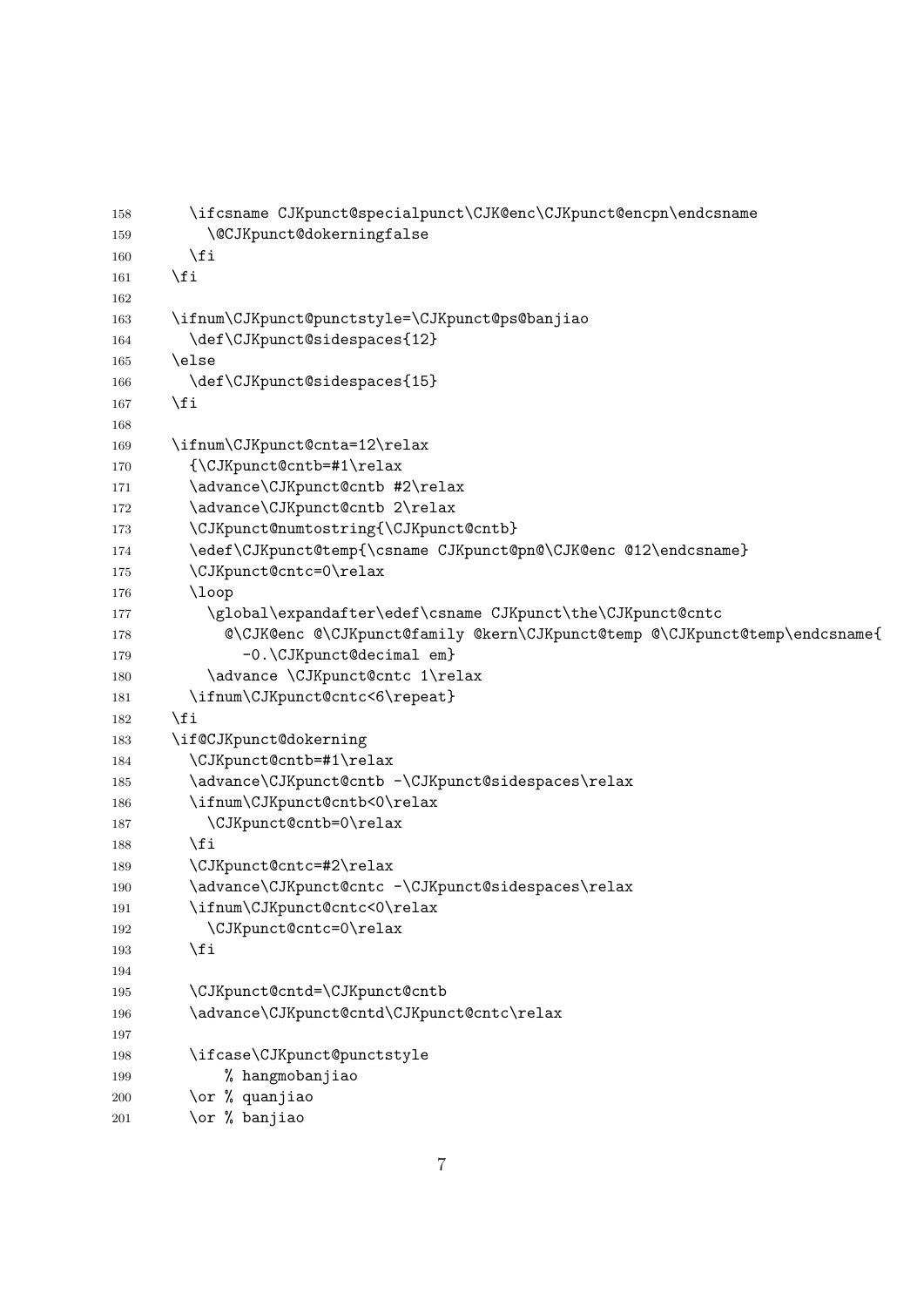```
202 \advance\CJKpunct@cntd -50\relax
203 \qquad \text{or } \text{\%} kaiming
204 \ifcsname CJKpunct@kaiming\CJK@enc\CJKpunct@encpn\endcsname
205 \else
206 \advance\CJKpunct@cntd -50\relax
207 \fi
208 \or %CCT
209 \advance\CJKpunct@cntd -20\relax
210 \qquad \qquad \fi
211 \CJKpunct@cnte=\CJKpunct@cntd
212 \ifnum\CJKpunct@cntd<0\relax
213 \CJKpunct@cntd=0\relax
214 \setminusfi
215 \else
216 \CJKpunct@cntb=0\relax
217 \CJKpunct@cntc=0\relax
218 \CJKpunct@cntd=0\relax
219 \CJKpunct@cnte=0\relax
220 \setminusfi
221 \CJKpunct@numtostring{\CJKpunct@cntb}
222 \global\expandafter\edef\csname CJKpunct\CJKpunct@punctstyle
223 @\CJK@enc @\CJKpunct@family @lrule@\CJKpunct@encpn\endcsname{
224 -0.\CJKpunct@decimal em}
225 \CJKpunct@numtostring{\CJKpunct@cntc}
226 \global\expandafter\edef\csname CJKpunct\CJKpunct@punctstyle
227 @\CJK@enc @\CJKpunct@family @rrule@\CJKpunct@encpn\endcsname{
228 -0.\CJKpunct@decimal em}
229 \CJKpunct@numtostring{\CJKpunct@cntd}
230 \global\expandafter\edef\csname CJKpunct\CJKpunct@punctstyle
231 @\CJK@enc @\CJKpunct@family @\CJKpunct@lr glue@\CJKpunct@encpn\endcsname{
232 0.\CJKpunct@decimal em}
233 \global\expandafter\edef\csname CJKpunct\CJKpunct@punctstyle
234 @\CJK@enc @\CJKpunct@family @\CJKpunct@lr oglue@\CJKpunct@encpn\endcsname{
235 \the\CJKpunct@cnte}
236 \fi
237 \advance \CJKpunct@cnta 1\relax
238 \CJKpunct@temp}
239
240 \def\CJKpunct@numtostring#1{
241 \edef\CJKpunct@decimal{\the#1}
242 \ifnum\CJKpunct@decimal<10\relax
243 \edef\CJKpunct@decimal{0\CJKpunct@decimal}
244 \{f_i\}
```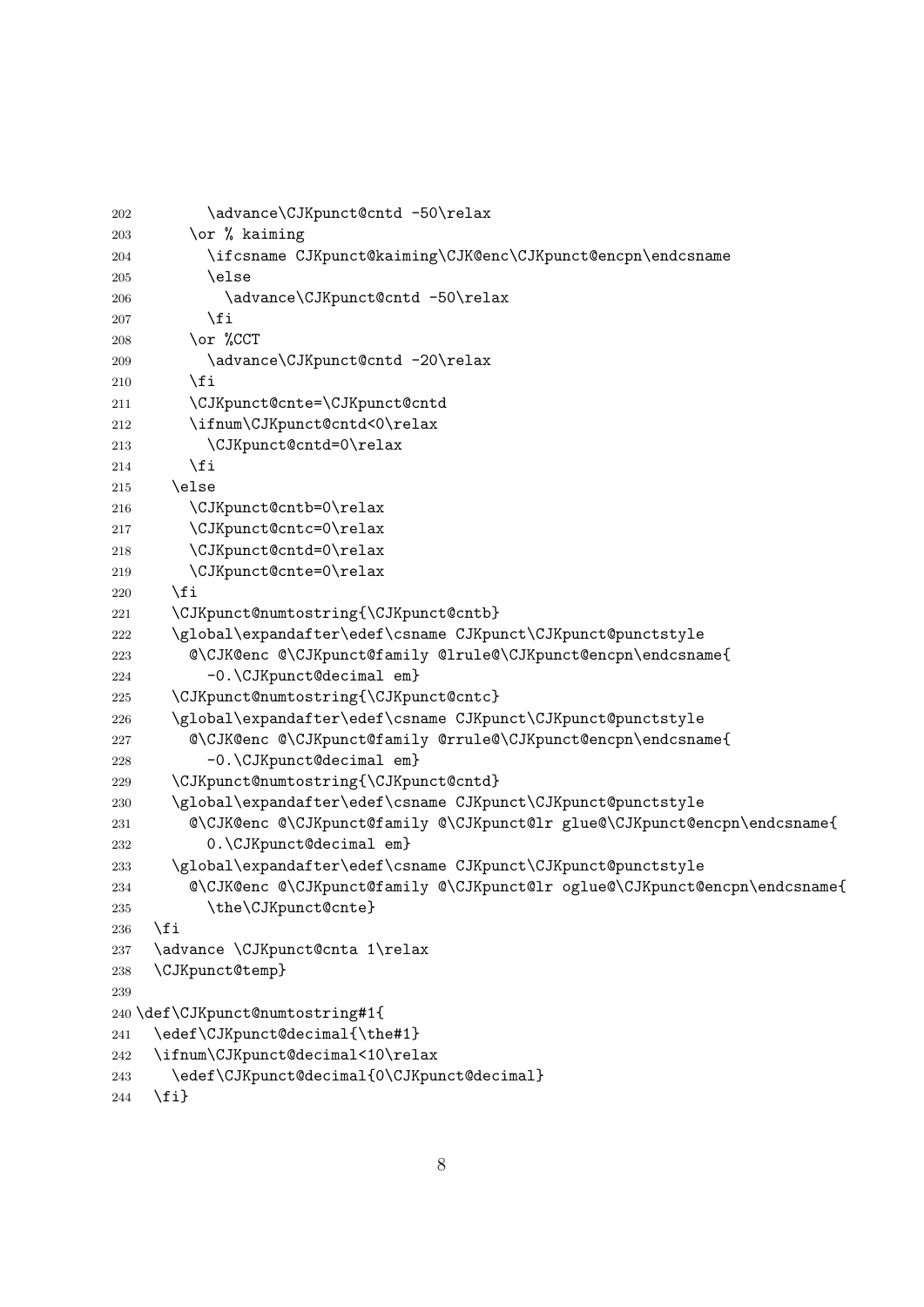设置相邻标点之间的距离

<span id="page-8-29"></span><span id="page-8-28"></span><span id="page-8-25"></span><span id="page-8-21"></span><span id="page-8-20"></span><span id="page-8-13"></span><span id="page-8-8"></span><span id="page-8-7"></span><span id="page-8-6"></span><span id="page-8-5"></span><span id="page-8-2"></span><span id="page-8-1"></span><span id="page-8-0"></span>

|     | 245 \def\CJKpunct@setkern#1#2{                                                          |
|-----|-----------------------------------------------------------------------------------------|
| 246 | \ifcsname CJKpunct\CJKpunct@punctstyle @\CJK@enc @\CJKpunct@family @kern#1@#2\endcsname |
| 247 | \else                                                                                   |
| 248 | \CJKpunct@cnta=0\relax                                                                  |
| 249 | \ifcsname CJKpunct\CJKpunct@punctstyle @\CJK@enc @\CJKpunct@family @roglue@#1\endcsna   |
| 250 | \advance\CJKpunct@cnta\csname                                                           |
| 251 | CJKpunct\CJKpunct@punctstyle @\CJK@enc @\CJKpunct@family @roglue@#1\endcsname           |
| 252 | \fi                                                                                     |
| 253 | \ifcsname CJKpunct\CJKpunct@punctstyle @\CJK@enc @\CJKpunct@family @loglue@#2\endcsna   |
| 254 | \advance\CJKpunct@cnta\csname CJKpunct\CJKpunct@punctstyle @\CJK@enc @\CJKpunct@fam     |
| 255 | @loglue@#2\endcsname                                                                    |
| 256 | \fi                                                                                     |
| 257 | \relax                                                                                  |
| 258 | \ifcase\CJKpunct@punctstyle                                                             |
| 259 | % hangmobanjiao                                                                         |
| 260 | \or % quanjiao                                                                          |
| 261 | \advance\CJKpunct@cnta -50\relax                                                        |
| 262 | \or % banjiao                                                                           |
| 263 | \or % kaiming                                                                           |
| 264 | \ifcsname CJKpunct@kaiming\CJK@enc#1\endcsname                                          |
| 265 | \advance\CJKpunct@cnta -\csname CJKpunct\CJKpunct@punctstyle @\CJK@enc                  |
| 266 | @\CJKpunct@family @roglue@#1\endcsname                                                  |
| 267 | \ifcsname CJKpunct\CJKpunct@punctstyle @\CJK@enc @\CJKpunct@family @loglue@#2\end       |
| 268 | \advance\CJKpunct@cnta -50\relax                                                        |
| 269 | \fi                                                                                     |
| 270 | \fi                                                                                     |
| 271 | \fi                                                                                     |
| 272 | \ifnum\CJKpunct@cnta<0\relax                                                            |
| 273 | \CJKpunct@cnta=0\relax                                                                  |
| 274 | \fi                                                                                     |
| 275 | \CJKpunct@numtostring{\CJKpunct@cnta}                                                   |
| 276 | \global\expandafter\edef\csname                                                         |
| 277 | CJKpunct\CJKpunct@punctstyle @\CJK@enc @\CJKpunct@family @kern#1@#2\endcsname{          |
| 278 | 0.\CJKpunct@decimal em}                                                                 |
| 279 | $\{fi\}$                                                                                |
|     |                                                                                         |

<span id="page-8-30"></span><span id="page-8-27"></span><span id="page-8-26"></span><span id="page-8-24"></span><span id="page-8-18"></span><span id="page-8-17"></span><span id="page-8-16"></span><span id="page-8-15"></span><span id="page-8-14"></span><span id="page-8-11"></span><span id="page-8-10"></span><span id="page-8-9"></span><span id="page-8-4"></span><span id="page-8-3"></span>CJKfntef 宏包兼容命令:

<span id="page-8-23"></span><span id="page-8-22"></span><span id="page-8-19"></span><span id="page-8-12"></span> \let\CJKpunct@unskip\unskip \def\CJKpunct@UL@unskip{ \ifcsname CJKpunct\CJKpunct@punctstyle @\CJK@enc @\CJKpunct@family @rglue@\CJKpunct@lastpunct\endcsname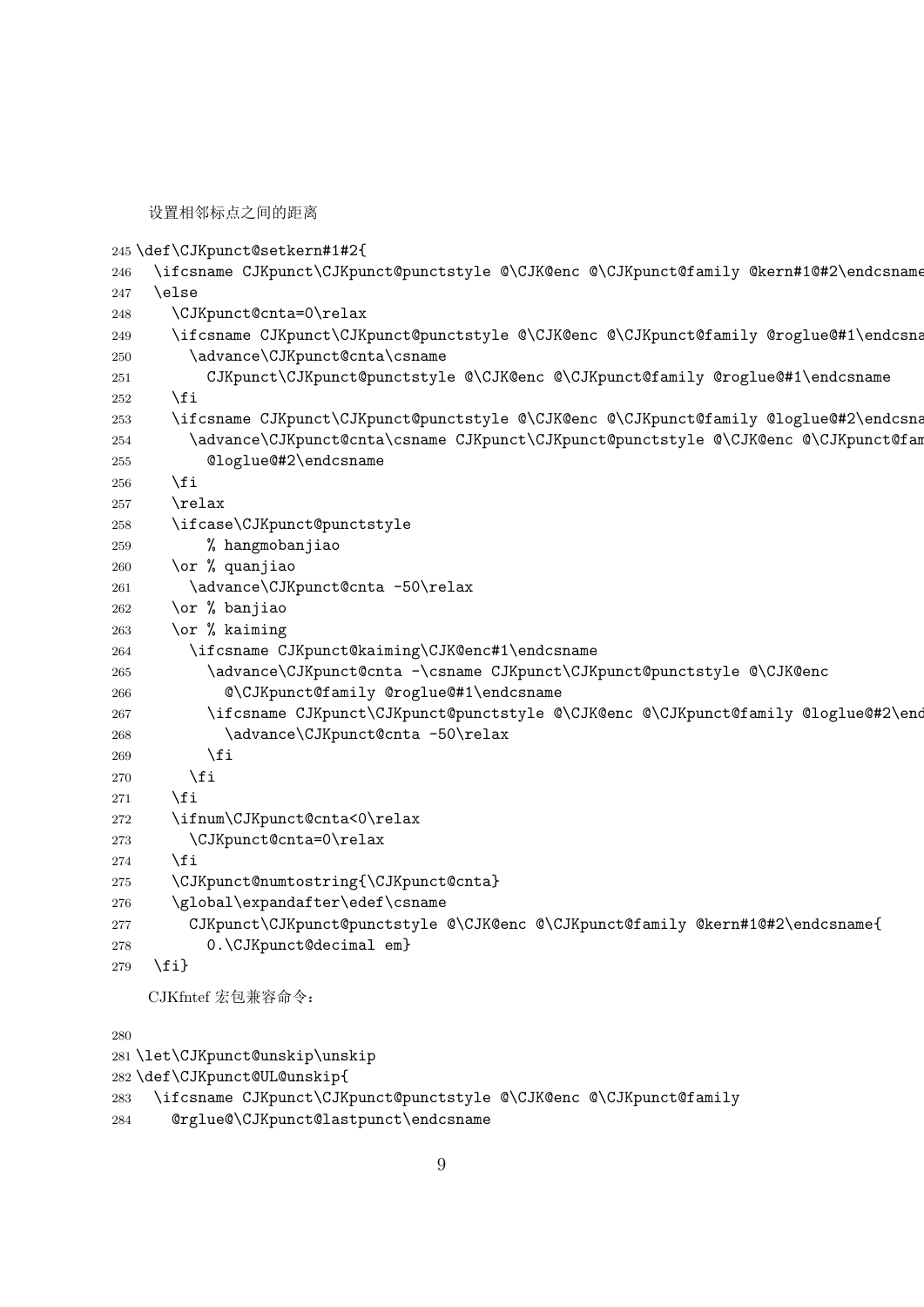```
285 \hskip -\csname CJKpunct\CJKpunct@punctstyle @\CJK@enc @\CJKpunct@family
286 @rglue@\CJKpunct@lastpunct\endcsname \relax
287 \fi}
288
289 \@ifundefined{UL@hskip}{\let\UL@hskip\relax}{}
290
291 \def\CJKpunct@punctUL@group{
292 \ifx\hskip\UL@hskip
293 \egroup
294 \UL@stop
295 \UL@start
296 \bgroup
297 \fi}
298
299 \def\CJKpunct@ULspecials{}
300
301 \AtBeginDocument{
302 \ifcsname UL@hook\endcsname
303 \addto@hook\UL@hook{\let\CJK@ignorespaces\ignorespaces
304 \let\CJKpunct@unskip\CJKpunct@UL@unskip
305 \let\CJKpunct@ULspecials\CJKpunct@punctUL@group}
306 \fi}
    设置相邻标点间是否允许换行(缺省不允许)。
307 \def\CJKpunctallowbreakbetweenpuncts{
308 \def\CJKpunct@nobreak{
309 \ifnum\CJKpunct@lastcharclass=2
310 \hskip 0pt
311 \fi}}
312
313 \def\CJKpunctnobreakbetweenpuncts{
314 \let\CJKpunct@nobreak\nobreak}
315 \CJKpunctnobreakbetweenpuncts
    标点符号样式:
316 \def\CJKpunctstyle#1{
317 \ifcsname CJKpunct@ps@#1\endcsname
318 \edef\CJKpunct@currentpunctstyle{#1}
319 \edef\CJKpunct@punctstyle{\csname CJKpunct@ps@#1\endcsname}
320 \ifnum\CJKpunct@punctstyle=\CJKpunct@ps@plain\relax
321 \CJKpunctallowbreakbetweenpuncts
322 \let\CJK@testLastCJK\CJKo@testLastCJK
```
<span id="page-9-29"></span><span id="page-9-27"></span><span id="page-9-23"></span><span id="page-9-20"></span><span id="page-9-19"></span><span id="page-9-18"></span><span id="page-9-17"></span><span id="page-9-16"></span><span id="page-9-11"></span><span id="page-9-10"></span><span id="page-9-9"></span><span id="page-9-8"></span><span id="page-9-6"></span><span id="page-9-5"></span><span id="page-9-4"></span>\let\CJK@testLastKern\CJKo@testLastKern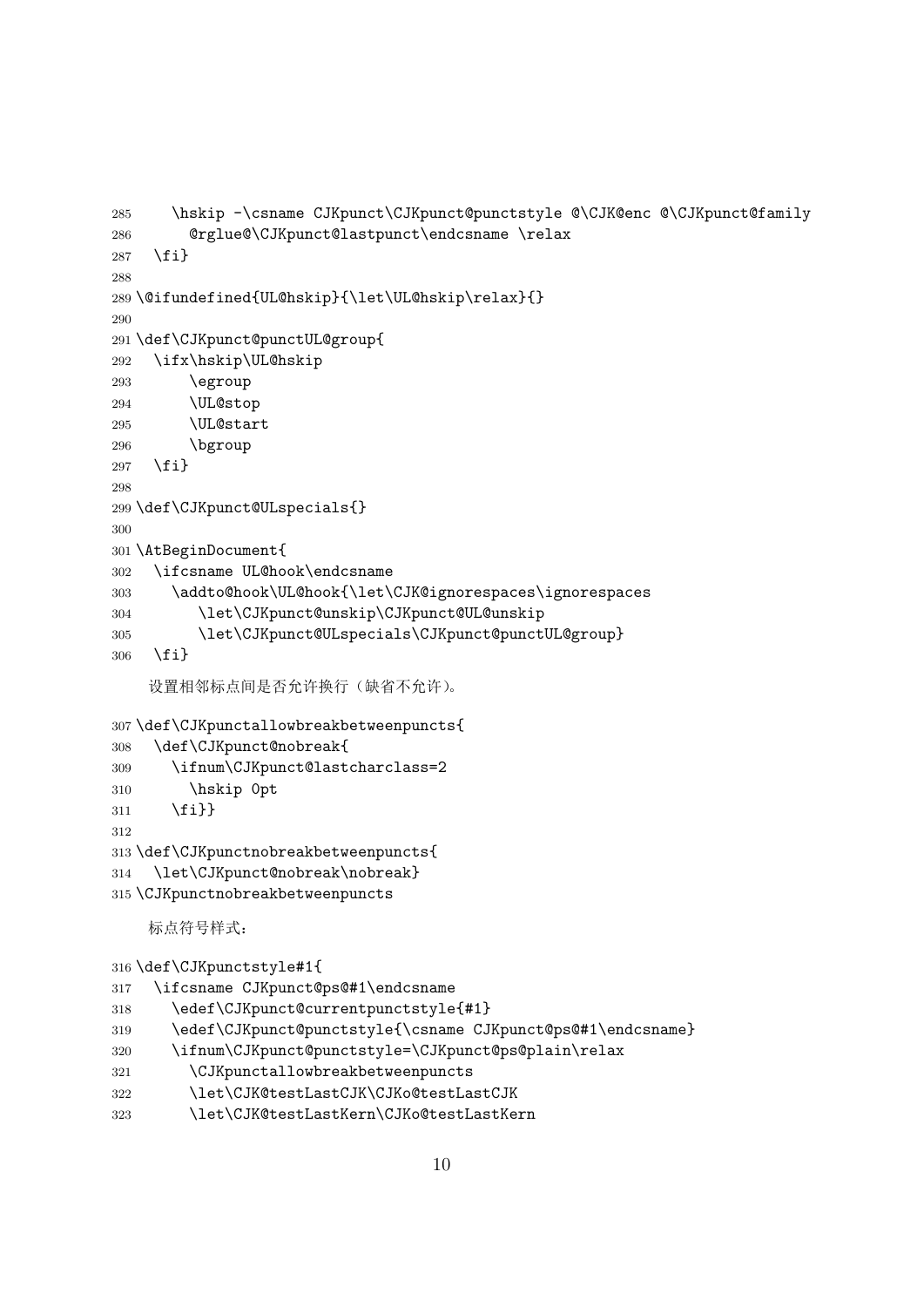```
324 \let\CJK@testPrePunct\CJKo@testPrePunct
325 \let\CJK@testPostPunct\CJKo@testPostPunct
326 \let\CJKpunct@punctsymbol\CJKpunct@plainpunctsymbol
327 \let\CJKsymbol\CJKosymbol
328 \let\CJKpunctsymbol\CJKopunctsymbol
329 \let\CJK@nobreakglue\CJKo@nobreakglue
330 \let\CJKpunct@utfsymbol\CJKpunct@utfbsymbol
331 \else
332 \let\CJK@testLastCJK\CJKpunct@testLastCJK
333 \let\CJK@testLastKern\CJKpunct@testLastKern
334 \let\CJK@testPrePunct\CJKpunct@testPrePunct
335 \let\CJK@testPostPunct\CJKpunct@testPostPunct
336 \let\CJKpunct@punctsymbol\CJKpunct@@punctsymbol
337 \let\CJKsymbol\CJKpunct@CJKsymbol
338 \let\CJKpunctsymbol\CJKpunct@CJKpunctsymbol
339 \let\CJK@nobreakglue\relax
340 \let\CJKpunct@utfsymbol\CJKpunct@utfasymbol
341 \fi
342 \else
343 \PackageWarning{CJKpunct}{Punctstyle #1\space is not defined.}\relax
344 \fi}
345
346 \let\punctstyle\CJKpunctstyle
347 \def\CJKpunct@ps@hangmobanjiao{0}
348 \def\CJKpunct@ps@marginkerning{0}
349 \def\CJKpunct@ps@quanjiao{1}
350 \def\CJKpunct@ps@fullwidth{1}
351 \def\CJKpunct@ps@banjiao{2}
352 \def\CJKpunct@ps@halfwidth{2}
353 \def\CJKpunct@ps@kaiming{3}
354 \def\CJKpunct@ps@mixedwidth{3}
355 \def\CJKpunct@ps@CCT{4}
356 \def\CJKpunct@ps@plain{5}
357 \AtBeginDocument{\punctstyle{quanjiao}}
358
359 \def\CJKplainout{\punctstyle{plain}}
360 \let\CJKnormalout\relax
    允许用户使用 \CJKpunctsetkern 调整相邻标点之间的距离
```

```
361 \def\CJKpunctsetkern#1#2#3{
362 \CJKpunct@setplanenumber{#1}
```

```
363 \edef\CJKpunct@pna{\CJKpunct@char@pn}
```

```
364 \CJKpunct@setplanenumber{#2}
```

```
365 \edef\CJKpunct@pnb{\CJKpunct@char@pn}
```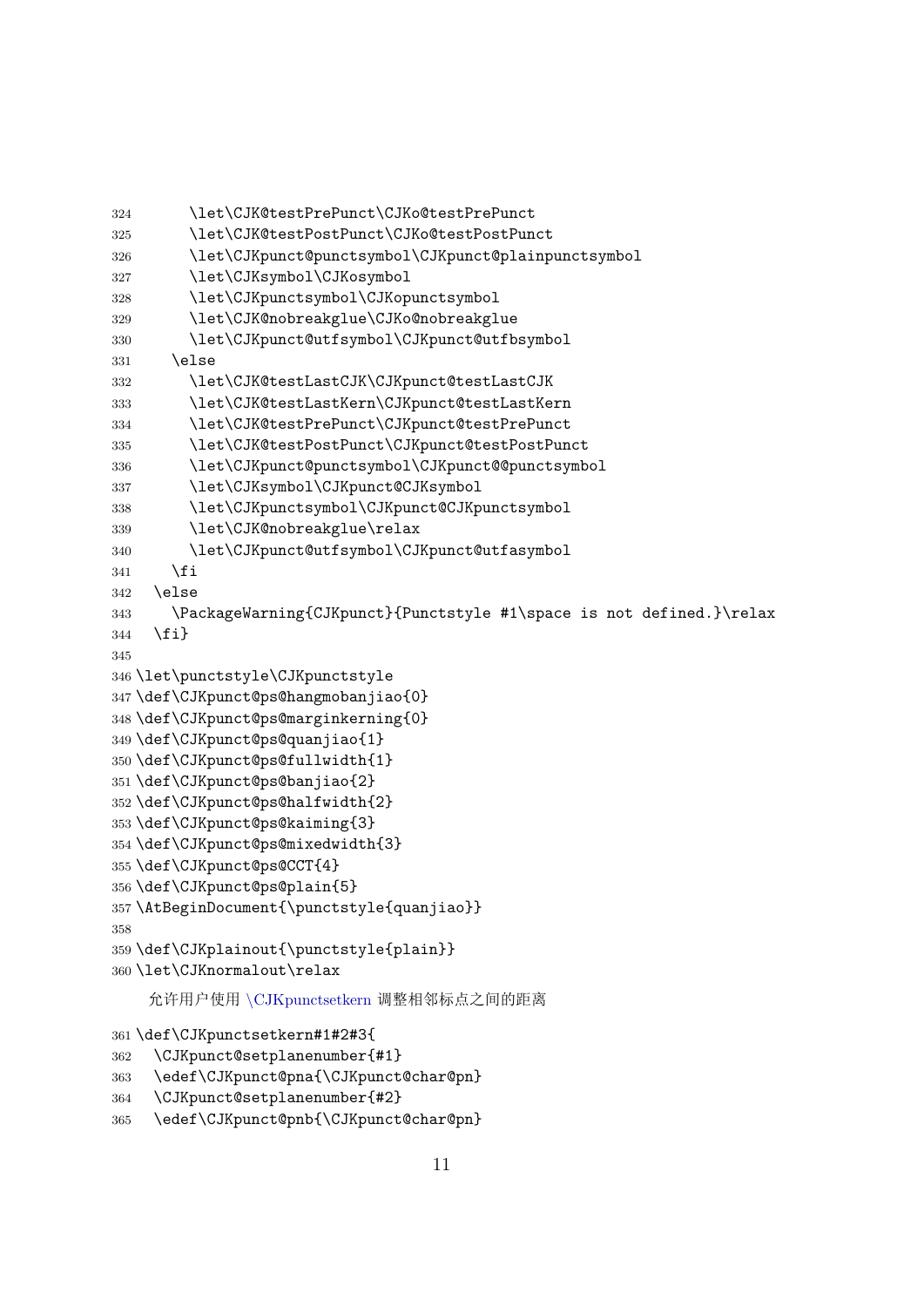```
366 \global\expandafter\edef\csname CJKpunct\CJKpunct@punctstyle
367 @\CJK@enc @\CJKpunct@family @kern\CJKpunct@pna @\CJKpunct@pnb\endcsname{
368 #3}}
369
370 \def\CJKpunct@setplanenumber#1{{
371 \def\CJK@testPrePunct##1##2##3{
372 \global\edef\CJKpunct@charplane{\CJK@plane}
373 \global\edef\CJKpunct@charnumber{\the\@tempcnta}}
374 \savebox\voidb@x{#1}
375 \global\edef\CJKpunct@char@pn{\CJKpunct@charplane/\CJKpunct@charnumber}}}
376
377 %
378 % 标点符号表, 不能改变顺序!!
379 % pre '"「『〔([{〈《〖【
380 % post -\cdots, , , .:;!?%) } > > \llbracket \cdot \cdot \cdot \cdot \cdot \rrbracket设置标点符号所对应 CJKplane 和字符序号,与编码有关。
381 \def\CJKpunct@punctlist#1{
382 \CJKpunct@cnta=0\relax
383 \def\CJKpunct@enc{#1}
384 \CJKpunct@setpunctfamilynumber}
385
386 \def\CJKpunct@setpunctfamilynumber#1,{
387 \edef\CJKpunct@temp{#1}
388 \ifx\CJKpunct@temp\@empty
389 \def\CJKpunct@temp{}
390 \else
391 \expandafter\def\csname CJKpunct@pn@\CJKpunct@enc @\the\CJKpunct@cnta\endcsname{#1}
392 \advance \CJKpunct@cnta 1\relax
393 \def\CJKpunct@temp{\CJKpunct@setpunctfamilynumber}
394 \fi
395 \CJKpunct@temp}
396
397 \CJKpunct@punctlist{C70}20/24,20/28,30/12,30/14,30/20,ff/8,ff/59,ff/91,%
398 30/8,30/10,30/22,30/16,%
399 20/20,20/38,30/1,30/2,ff/12,ff/14,ff/26,ff/27,ff/1,ff/31,ff/5,30/21,ff/9,%
400 ff/61,ff/93,30/9,30/11,30/23,30/17,20/25,20/29,30/13,30/15,,
401
402 %gb
403 \CJKpunct@punctlist{C10}01/13,01/15,01/23,01/25,01/17,01/195,01/246,02/22,01/19,%
404 01/21,01/27,01/29,%
405 01/9,01/12,01/1,01/2,01/199,01/201,01/213,01/214,01/188,01/218,01/192,01/18,%
406 01/196,01/248,02/24,01/20,01/22,01/28,01/30,01/14,01/16,01/24,01/26,,
407
```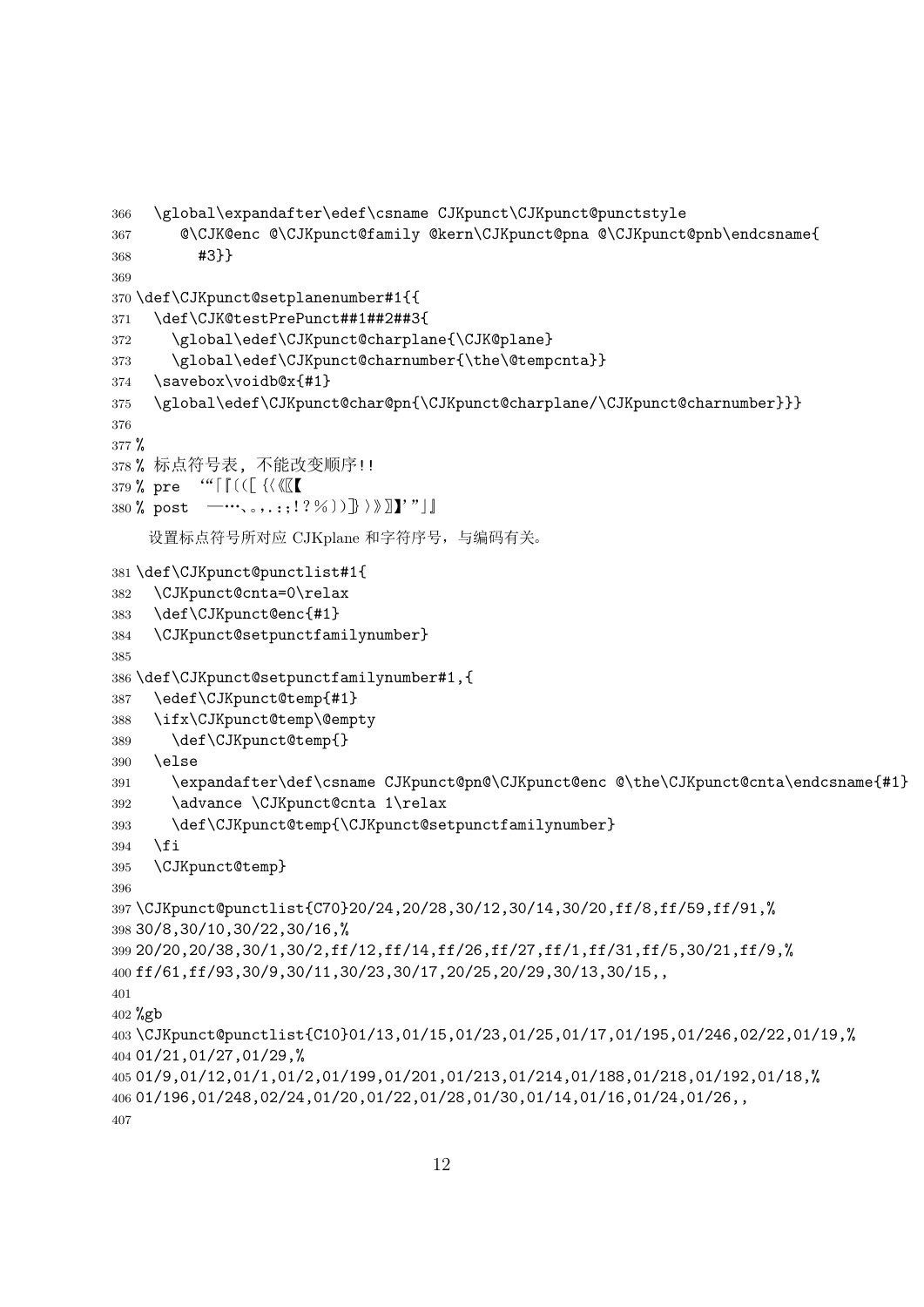%gbk

```
409 \CJKpunct@punctlist{C19}25/45,25/47,25/55,25/57,25/49,26/163,26/214,26/246,25/51,%
410 25/53,25/59,25/61,%
411 25/41,25/44,25/33,25/34,26/167,26/169,26/181,26/182,26/156,26/186,26/160,%
412 25/50,26/164,26/216,26/248,25/52,25/54,25/60,25/62,25/46,25/48,25/56,25/58,,
413
```
<span id="page-12-2"></span>\def\CJKpunct@totalpuncts{35}

恢复 CJKutf8 重定义的引号

```
415 \ifcsname DeclareUnicodeCharacter\endcsname
416 \DeclareUnicodeCharacter{2018}{\CJKpunct@utfsymbol{"80}{"98}}
417 \DeclareUnicodeCharacter{2019}{\CJKpunct@utfsymbol{"80}{"99}}
418 \DeclareUnicodeCharacter{201C}{\CJKpunct@utfsymbol{"80}{"9C}}
419 \DeclareUnicodeCharacter{201D}{\CJKpunct@utfsymbol{"80}{"9D}}
420 \DeclareUnicodeCharacter{2014}{\CJKpunct@utfsymbol{"80}{"94}}
421 \DeclareUnicodeCharacter{2026}{\CJKpunct@utfsymbol{"80}{"A6}}
422 \fi
423 \def\CJKpunct@utfasymbol#1#2{
424 \CJK@punctchar{\CJK@uniPunct}{0}{#1}{#2}}
425 \def\CJKpunct@utfbsymbol#1#2{
426 \ifnum #2=148 %
427 \textemdash
428 \else
429 \ifnum #2=166 %
430 \textellipsis
431 \else
432 \ifnum #2=152 %
433 \textquoteleft
434 \text{le}435 \ifnum #2=153 %
436 \textquoteright
437 \else
438 \ifnum #2=156 %
439 \textquotedblleft
440 \else
441 \ifnum #2=157 %
442 \textquotedblright
443 \quad \text{If }444 \qquad \qquad \text{if }445 \fi
446 \fi
447 \fi
448 \fi}
```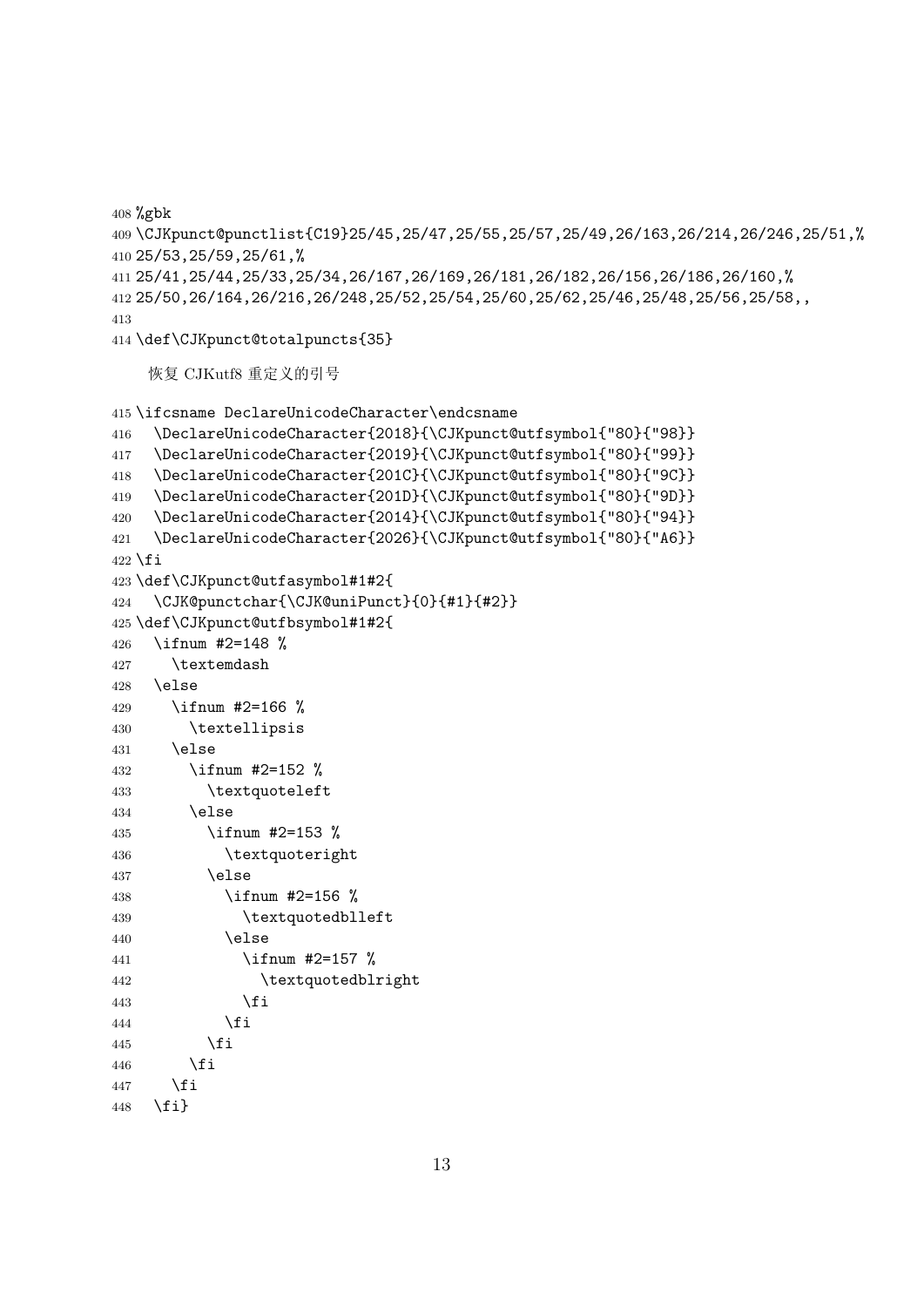省略号和破折号:

```
449 \def\CJKpunct@setspecialpunct#1#2{
450 \expandafter\def\csname CJKpunct@specialpunct#1#2\endcsname{}}
451 \CJKpunct@setspecialpunct{C70}{20/20}
452 \CJKpunct@setspecialpunct{C70}{20/38}
453 \CJKpunct@setspecialpunct{C19}{25/41}
454 \CJKpunct@setspecialpunct{C19}{25/44}
455 \CJKpunct@setspecialpunct{C10}{01/9}
456 \CJKpunct@setspecialpunct{C10}{01/12}
    开明式中的全角标点。
457 \def\CJKpunct@setkaimingpunct#1#2{
458 \expandafter\def\csname CJKpunct@kaiming#1#2\endcsname{}}
459 \CJKpunct@setkaimingpunct{C70}{30/02}
460 \CJKpunct@setkaimingpunct{C70}{ff/1}
461 \CJKpunct@setkaimingpunct{C70}{ff/31}
462 \CJKpunct@setkaimingpunct{C19}{25/34}
463 \CJKpunct@setkaimingpunct{C19}{26/156}
464 \CJKpunct@setkaimingpunct{C19}{26/186}
465 \CJKpunct@setkaimingpunct{C10}{01/2}
466 \CJKpunct@setkaimingpunct{C10}{01/188}
467 \CJKpunct@setkaimingpunct{C10}{01/218}
    缺省标点符号宽度
```
<span id="page-13-19"></span><span id="page-13-10"></span><span id="page-13-9"></span><span id="page-13-8"></span><span id="page-13-7"></span><span id="page-13-6"></span><span id="page-13-5"></span><span id="page-13-4"></span><span id="page-13-3"></span><span id="page-13-2"></span> \def\CJKpunct@def@spaces{69,18,60,6,63,2,63,3,69,8,69,6,69,1,39,% 37,63,4,56,2,63,5,63,6,6,6,12,11,23,50,24,54,16,71,20,69,12,76,13,% 74,26,61,3,50,3,4,8,69,6,69,2,69,38,39,4,62,2,55,5,62,7,62,16,71,9,% 58,3,62,3,62,,,}

<span id="page-13-1"></span>调入字体相关的设置

```
472 \InputIfFileExists{CJKpunct.spa}{}{}
473
474 \endlinechar '\^^M
```
# <span id="page-13-0"></span>**Index**

Numbers written in italic refer to the page where the corresponding entry is described; numbers underlined refer to the code line of the definition; numbers in roman refer to the code lines where the entry is used.

**Symbols** \@CJKpunct@dokerningfalse . . 156, 159 \@CJKpunct@dokerningtrue . . . . . . 154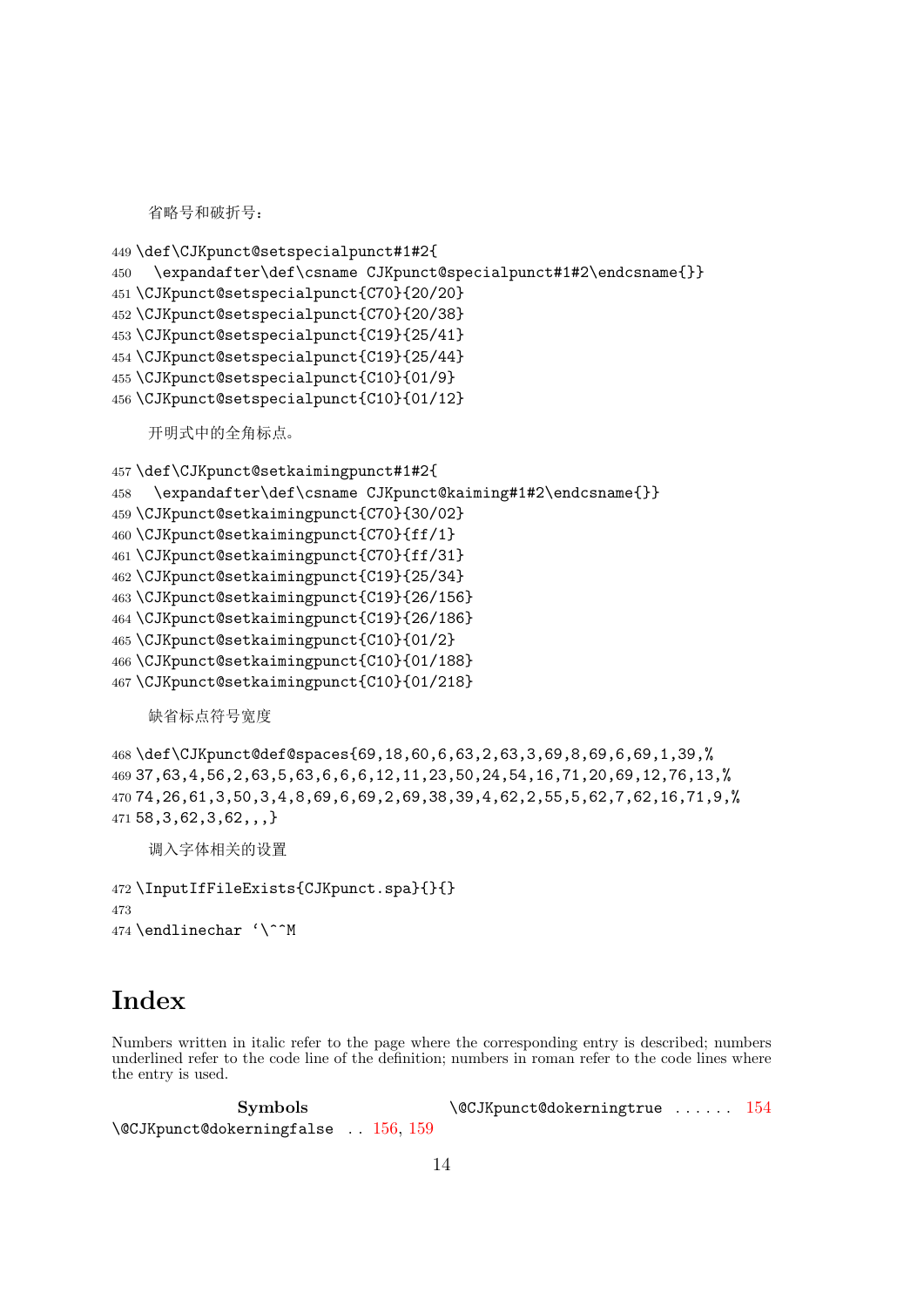| $\C$ JKpunctfalse<br>51                   |
|-------------------------------------------|
|                                           |
|                                           |
| 289<br>$\setminus$ @ifundefined           |
| 373<br><b>\@tempcnta</b>                  |
| \CJKpunctallowbreakbetweenpuncts          |
|                                           |
| $\Upsilon$ JKpunctmapfamily  2            |
| $\Upsilon$ JKpunctnobreakbetweenpuncts  1 |
| $\Upsilon$ JKpunctsetkern  2, 11          |
|                                           |
| $\text{yle} \ldots \ldots \ldots 1$       |
|                                           |
|                                           |
|                                           |

# **A**

| $\addto \mathbb{Q}$ hook  303          |  |
|----------------------------------------|--|
| $\lambda$ advance  171,                |  |
| 172, 180, 185, 190, 196, 202, 206,     |  |
| 209, 237, 250, 254, 261, 265, 268, 392 |  |
| $\Lambda t$ BeginDocument  301, 357    |  |

# **[B](#page-6-0)**

 $\begin{bmatrix} \text{degree} \ \text{degree} \ \text{degree} \ \text{degree} \ \text{degree} \ \text{degree} \ \text{degree} \ \text{degree} \ \text{degree} \ \text{degree} \ \text{degree} \ \text{degree} \ \text{degree} \ \text{degree} \ \text{degree} \ \text{degree} \ \text{degree} \ \text{degree} \ \text{degree} \ \text{degree} \ \text{degree} \ \text{degree} \ \text{degree} \ \text{degree} \ \text{degree} \ \text{degree} \ \text{degree} \ \text{degree} \ \text{degree} \ \text{degree} \ \text{degree} \ \text{degree} \ \text{degree} \ \text{degree} \ \text{degree} \ \text{degree$ 

# **C**

| \CJK@enc $47, 49, 59, 68, 74, 77,$                      |
|---------------------------------------------------------|
| 86, 90, 94, 103, 104, 115, 117, 147,                    |
| 149, 151, 158, 174, 178, 204, 223,                      |
| 227, 231, 234, 246, 249, 251, 253,                      |
| 254, 264, 265, 267, 277, 283, 285, 367                  |
| $\setminus$ CJK@false  12,17                            |
| $\text{CJK@family } \ldots \ldots \ldots 103, 104, 106$ |
| $\setminus$ CJK@ignorespaces  303                       |
| $\setminus$ CJK@nobreakglue $25, 329, 339$              |
| $\Upsilon$ JK@plane  46, 372                            |
| \CJK@punctchar  424                                     |
| $\CJK@testLastCJK \dots \dots \ 10, 322, 332$           |
| $\setminus$ CJK@testLastKern $15, 323, 333$             |
| $\setminus$ CJK@testPostPunct  20, 325, 335             |
| \CJK@testPrePunct  19, 324, 334, 371                    |
| \CJK@uniPunct  424                                      |
| $\Upsilon$ JKglue  32,78                                |
| $\setminus$ CJKnormalout  360                           |
| $\setminus$ CJKo@nobreakglue $25, 329$                  |
|                                                         |

| $\setminus$ CJKo@testLastCJK  10, $322$             |
|-----------------------------------------------------|
| $\setminus$ CJKo@testLastKern $15,323$              |
| 20, 325<br>\CJKo@testPostPunct                      |
| \CJKo@testPrePunct<br>19, 324                       |
| $\setminus$ CJKopunctsymbol $42, 89, 328$           |
| $\Upsilon$ JKosymbol  27, 37, 327                   |
| $\Upsilon$ JKplainout  359                          |
| \CJKpunct@@punctsymbol  336                         |
| \CJKpunct@@setmarginkerning                         |
| $\cdots$ 133, 136, 141                              |
| \CJKpunct@char@pn  363, 365, 375                    |
| \CJKpunct@charnumber  373, 375                      |
| $\Upsilon$ JKpunct@charplane  372, 375              |
| \CJKpunct@CJKpunctsymbol  43, 338                   |
| \CJKpunct@CJKsymbol  28, 337                        |
| $\Upsilon$ JKpunct@cnta  5, 132, 142,               |
| 147, 169, 237, 248, 250, 254, 261,                  |
| 265, 268, 272, 273, 275, 382, 391, 392              |
| \CJKpunct@cntb  6, 170, 171, 172,                   |
| 173, 184, 185, 186, 187, 195, 216, 221              |
| \CJKpunct@cntc  7, 175, 177, 180,                   |
| 181, 189, 190, 191, 192, 196, 217, 225              |
| $\Upsilon$ JKpunct@cntd  8, 195, 196,               |
| 202, 206, 209, 211, 212, 213, 218, 229              |
| $\Upsilon$ JKpunct@cnte  9, 211, 219, 235           |
| \CJKpunct@currentcharclass<br>$\sim 1.1$ , $\sim$   |
| $\cdots \cdots \cdots \cdots \cdots$ 48, 73, 93, 97 |
| \CJKpunct@currentpunct  46, 47,                     |
| 49, 59, 67, 69, 75, 77, 84, 87, 91, 95              |
| \CJKpunct@currentpunctstyle 121, 318                |
| \CJKpunct@decimal                                   |
| 179, 224, 228, 232, 241, 242, 243, 278              |
| \CJKpunct@def@spaces<br>468                         |
| \CJKpunct@enc  383, 391                             |
| \CJKpunct@encpn<br>147,                             |
| 149, 151, 158, 204, 223, 227, 231, 234              |
| $\Upsilon$ JKpunct@family  68,                      |
| 74, 86, 90, 94, 104, 106, 115, 118,                 |
| 119, 120, 122, 124, 126, 128, 178,                  |
| 223, 227, 231, 234, 246, 249, 251,                  |
| 253, 254, 266, 267, 277, 283, 285, 367              |
| \CJKpunct@lastcharclass                             |
| $\ldots$ $\ldots$ 31, 38, 40, 53, 97, 100, 309      |
| $\Upsilon$ JKpunct@lastkern  13, 30, 41, 52         |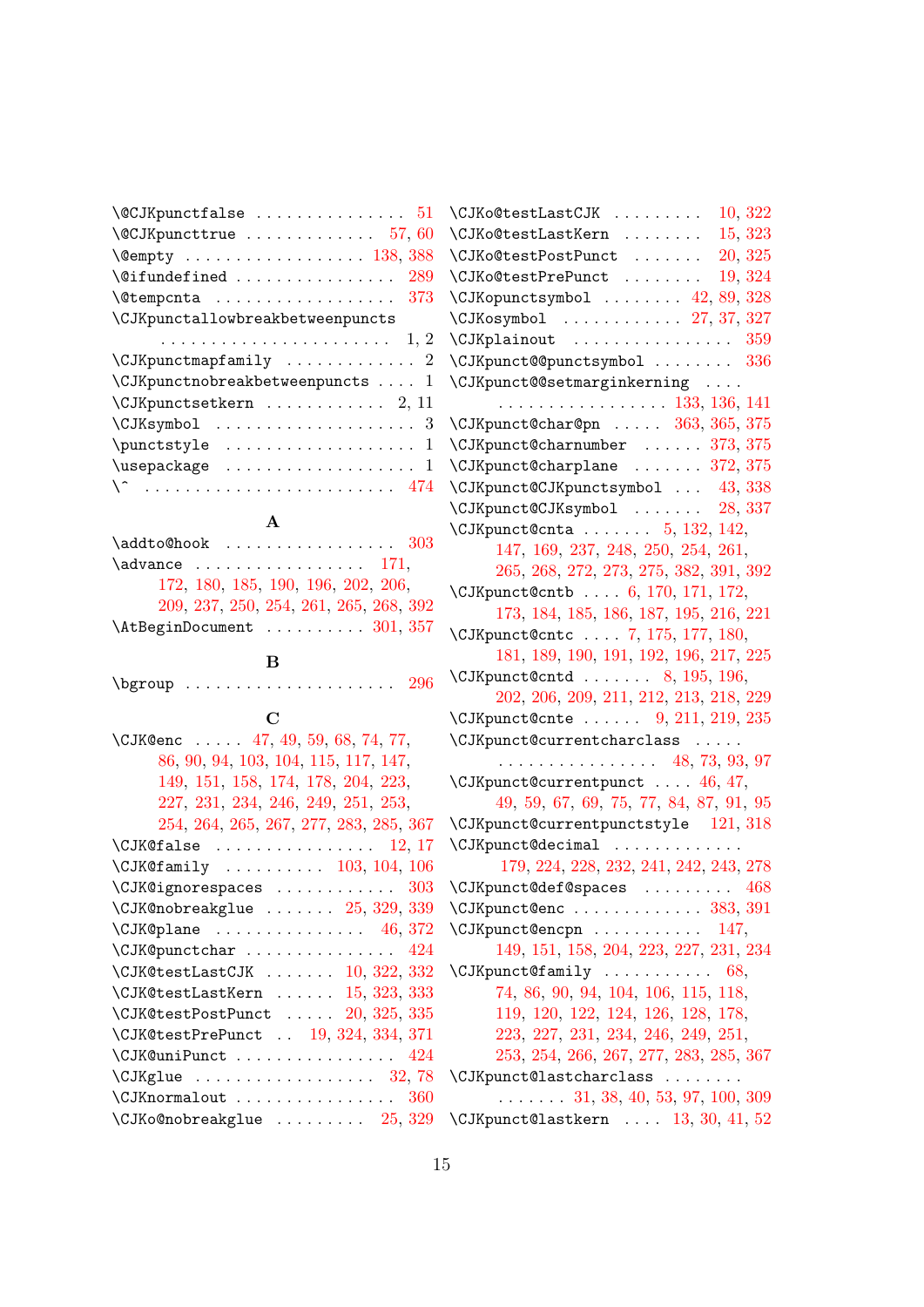\CJKpunct@lastpunct 67, 69, 84, 284, 286 \CJKpunct@lr . . 143, 145, 148, 231, 234  $\Upsilon$ JKpunct@nobreak . . . . . . 70, 308, 314 \CJKpunct@numtostring . . . . . . . . . . . . . . . . 173, 221, [2](#page-3-14)[25,](#page-3-15) 2[29,](#page-4-10) [240,](#page-8-19) [275](#page-9-7) \CJKpunct@plainpu[ncts](#page-5-19)[ymbo](#page-5-20)[l](#page-5-21) . [112,](#page-7-5) [326](#page-7-6)  $\text{CJKpunct@pna}$ ................. [363,](#page-9-8) [367](#page-9-9) \CJKpunct@pnb . . . . . . . . . . . . . 365, 367 \CJKpunct@ps@[banj](#page-6-8)[iao](#page-7-8) [. .](#page-7-25) . [. . .](#page-7-16) [163,](#page-7-26) [351](#page-8-16) \CJKpunct@ps@CCT . . . . . . . . . . [. . .](#page-4-14) [355](#page-10-17) \CJKpunct@ps@fullwidth ........ [350](#page-11-3) \CJKpunct@ps@halfwidth . . . . . [. . .](#page-10-14) [352](#page-11-3) \CJKpunct@ps@hangmobanjiao . [. . .](#page-6-23) [347](#page-10-18) \CJKpunct@ps@kaiming . . . . . . . . . [353](#page-10-19) \CJKpunct@ps@marginkerning . . . . [348](#page-10-20) \CJKpunct@ps@mixedwidth . . . . . . . [354](#page-10-21) \CJKpunct@ps@plain . . . . 155, 320, [356](#page-10-22) \CJKpunct@ps@quanjiao . . . . . . . . . [349](#page-10-23) \CJKpunct@punctlist 381, 397, 403, [409](#page-10-24) \CJKpunct@punctstyle . . . . . . . . . . . . . . . 56, 68, 74, 86, 9[0,](#page-5-22) 94, [115](#page-9-10)[,](#page-10-26) 117, 155, 163, 198, 222, 226, 230[,](#page-10-27) 233, 246, 249, 251, [253](#page-11-10), [254](#page-11-11), [258](#page-11-12)[,](#page-12-1) 265, 267, 277, 283, 285, 319, 320, 366 \CJKpunct@p[unc](#page-3-18)[tsy](#page-3-6)[mbo](#page-3-7)l [.](#page-4-1) . [. .](#page-4-2) . [.](#page-4-3) [326,](#page-5-1) 336 \CJKp[unct](#page-5-2)[@pun](#page-5-22)[ctUL](#page-6-23)[@gro](#page-6-24)[up](#page-7-27) . . [. .](#page-7-28) [291,](#page-7-29) 305 \CJKp[unct](#page-7-30)[@set](#page-8-5)[fami](#page-8-6)[ly](#page-8-7) . [. . .](#page-8-8) . [. .](#page-8-1) [44,](#page-8-20) 102 \CJKp[unct](#page-8-3)[@set](#page-8-10)[kaim](#page-8-11)[ingp](#page-8-12)[unct](#page-9-3) [457](#page-9-11), [459](#page-9-10)[,](#page-11-13) 460, 461, 462, 463, 464, 465, [466,](#page-10-17) [467](#page-10-12) \CJKpunct@setkern . . . . . . . . . [67,](#page-9-12) [245](#page-9-13) \CJKpunct@setmarginkerning . [45,](#page-3-19) [114](#page-4-15) \CJKpunct@setplanenumber [362,](#page-13-2) [364,](#page-13-3) 370 \CJKp[unct](#page-13-4)[@set](#page-13-5)[punc](#page-13-6)[tfam](#page-13-7)[ilyn](#page-13-8)[umbe](#page-13-9)r [.](#page-13-10) . . . . . . . . . . . . . . . . . . 384, 3[86,](#page-3-14) [393](#page-8-21) \CJKpunct@setspecialpunct . . . [. . .](#page-3-20) . . 449, 451, 452, 453, [454,](#page-10-28) [455,](#page-10-29) [456](#page-11-14) \CJKpunct@sidespaces 164, 166, 185, 190 \CJKpunct@spaces . . . . . . [122,](#page-11-15) [130,](#page-11-16) [133](#page-11-17) \CJKpunct@temp . . 137, 138, 139, 141, 174, [178](#page-13-11), [238](#page-13-12), [387](#page-13-13), [388,](#page-13-14) [389,](#page-13-15) [393,](#page-13-16) [395](#page-13-17) \CJKpunct@testLastCJK [. .](#page-6-25) . [. . .](#page-6-26) [11,](#page-6-10) [332](#page-6-0) \CJKpunct@testLastKern . . [. . .](#page-5-15) [16,](#page-5-23) [333](#page-5-6) \CJKpunct@testPost[Punc](#page-5-24)t [.](#page-5-0) . [. .](#page-5-25) [22,](#page-5-8) 335 \CJKp[unct](#page-6-2)[@tes](#page-6-3)[tPre](#page-7-31)[Punc](#page-11-18)t [.](#page-11-0) . [. . .](#page-11-19) [21,](#page-11-17) [334](#page-11-20)

| \CJKpunct@totalpuncts<br>414                                           |
|------------------------------------------------------------------------|
| $\setminus$ CJKpunct@UL@unskip $282,\,304$                             |
| $\setminus$ CJKpunct@ULspecials 34, 72, 299, 305                       |
| $\setminus$ CJKpunct@unskip  66, 281, 304                              |
| $\setminus$ CJKpunct@utfasymbol  340, 423                              |
| $\setminus$ CJKpunct@utfbsymbol  330, 425                              |
| \CJKpunct@utfsymbol<br>.                                               |
| 330, 340, 416, 417, 418, 419, 420, 421                                 |
| \CJKpunctallowbreakbetweenpuncts                                       |
| . 307, 321                                                             |
| \CJKpunctmapfamily<br>109                                              |
| \CJKpunctnobreakbetweenpuncts                                          |
| . 313, 315                                                             |
| \CJKpunctsetkern<br>361                                                |
| $\setminus$ CJKpunctstyle $\ldots \ldots \ldots \ldots \; 316, \, 346$ |
| \CJKpunctsymbol  42, 113, 328, 338                                     |
| $\text{CJKsymbol} \quad \ldots \quad \ldots \quad 27, 99, 327, 337$    |
| $\setminus$ csname                                                     |
| 68, 74, 86, 90, 94, 104, 110, 117,                                     |
| 122, 128, 130, 147, 149, 151, 174,                                     |
| 177, 222, 226, 230, 233, 250, 254,                                     |
| 265, 276, 285, 319, 366, 391, 450, 458                                 |
|                                                                        |

#### **[D](#page-5-3)**

|      | \DeclareUnicodeCharacter                 |
|------|------------------------------------------|
|      | $\ldots$ 416, 417, 418, 419, 420, 421    |
| \def | $\ldots$ 11, 16, 21, 22, 28, 40, 41, 43, |
|      | 100, 102, 109, 112, 114, 128, 136,       |
|      | 139, 141, 143, 145, 164, 166, 240,       |
|      | 245, 282, 291, 299, 307, 308, 313,       |
|      | 316, 347, 348, 349, 350, 351, 352,       |
|      | 353, 354, 355, 356, 359, 361, 370,       |
|      | 371, 381, 383, 386, 389, 391, 393,       |
|      | 414, 423, 425, 449, 450, 457, 458, 468   |
|      |                                          |

#### **[E](#page-10-26)**

| \edef $13, 46, 48, 84, 104, 106, 110$ ,         |
|-------------------------------------------------|
| 122, 130, 137, 147, 174, 177, 222,              |
| 226, 230, 233, 241, 243, 276, 318,              |
| 319, 363, 365, 366, 372, 373, 375, 387          |
| $\qquad \ldots \ldots \ldots \qquad \qquad 293$ |
| \else  33, 58, 71,                              |
| 76, 79, 98, 105, 116, 123, 125, 140,            |
| 144, 150, 157, 165, 205, 215, 247,              |
| 331, 342, 390, 428, 431, 434, 437, 440          |
|                                                 |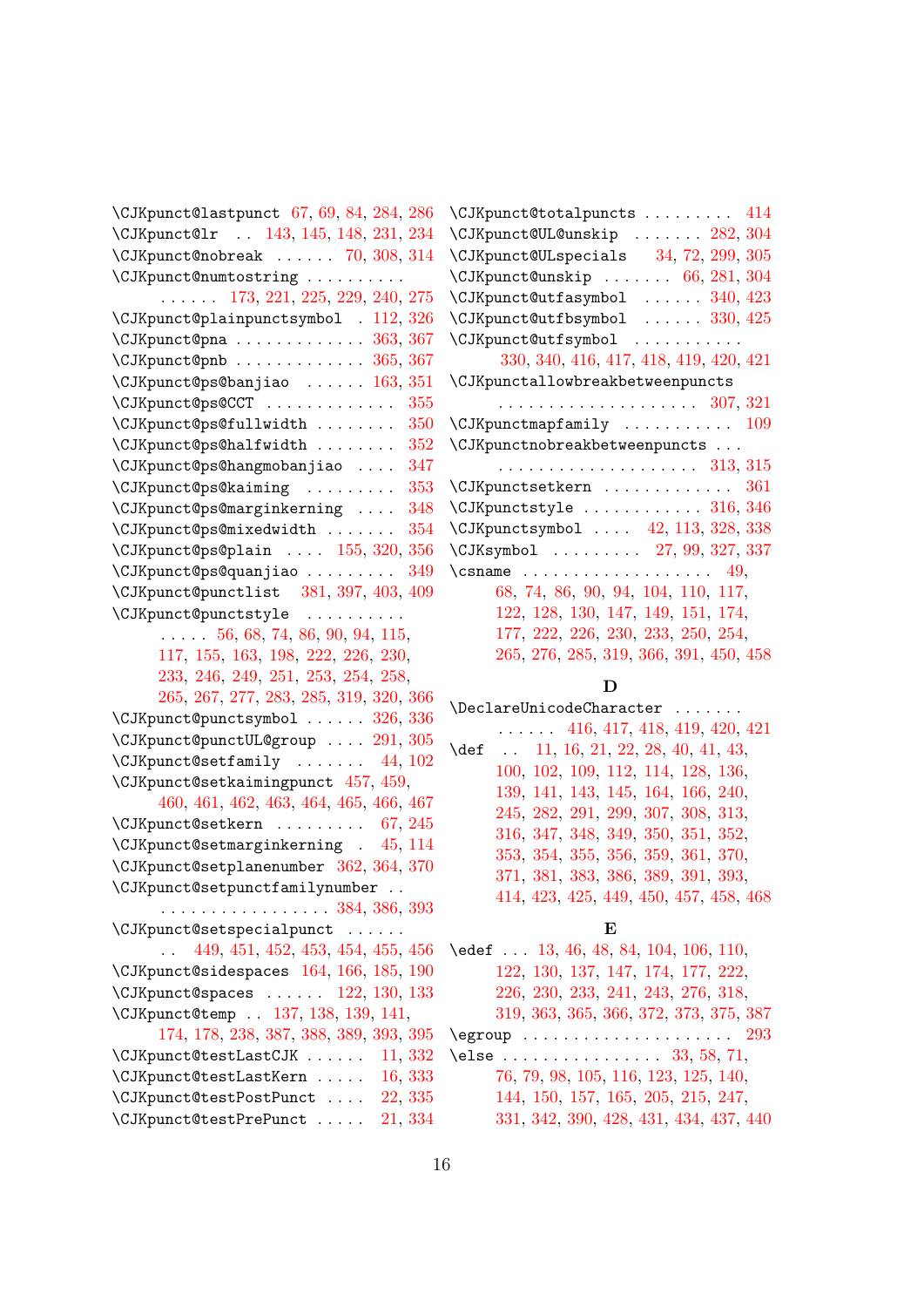| $\end{t}$ $\ldots$ 47, 49, 59, 69, 75, |
|----------------------------------------|
| 77, 87, 91, 95, 103, 104, 110, 115,    |
| 118, 119, 122, 124, 128, 130, 147,     |
| 149, 151, 158, 174, 178, 204, 223,     |
| 227, 231, 234, 246, 249, 251, 253,     |
| 255, 264, 266, 267, 277, 284, 286,     |
| 302, 317, 319, 367, 391, 415, 450, 458 |
| . 1, 474<br>\endlinechar               |
| \expandafter<br>. 110,                 |
| 117, 128, 133, 149, 151, 177, 222,     |
| 226, 230, 233, 276, 366, 391, 450, 458 |
|                                        |

#### **F**

\f@se[ries](#page-5-2) [. .](#page-5-18) . [. . .](#page-5-6) [. . .](#page-5-4) . [. . .](#page-5-5) . [. .](#page-6-15) [103,](#page-7-27) 104 \f@sh[ape](#page-7-28) ................. [103,](#page-13-18) [104](#page-13-19)  $\{f_i$  . . . . . . . . . 35, 36, 61, 62, 63, 64, 81, 82, 83, 96, 101, 107, 129, 131, 134, 146, 152, 160, 161, 167, [182](#page-4-4)[,](#page-4-5) 188, 193, 207, 210, 214, 220, [236](#page-4-4)[,](#page-4-5) 244, 252, 25[6,](#page-3-28) 2[69,](#page-3-29) [270](#page-3-30), [2](#page-3-31)7[1,](#page-3-32) 2[74,](#page-3-33) [279](#page-4-21), [2](#page-4-22)8[7,](#page-4-23) 2[97,](#page-4-24) [306,](#page-4-25) [311,](#page-4-26) [341,](#page-5-27) [344,](#page-5-28) [394](#page-5-29), [422,](#page-5-30) [443,](#page-5-31) [444,](#page-6-27) [445,](#page-6-28) [446,](#page-6-29) [447,](#page-6-30) 448

#### **[G](#page-8-26)**

\gdef [. .](#page-8-27) [. . .](#page-9-25) [. . .](#page-9-26) . . . . . [38,](#page-9-27) [117,](#page-10-34) [149,](#page-10-35) 151 \glob[al](#page-11-21) [. . .](#page-12-14) [. . .](#page-12-13) . . . . [12,](#page-12-15) [13,](#page-12-16) 1[7,](#page-12-17) 84[,](#page-12-18) 97, 100, 104, 106, 128, 177, 222, 226, 230, 233, 276, 3[66,](#page-3-34) [372,](#page-5-2) [373,](#page-5-4) [375](#page-5-5)

#### **H**

\hski[p](#page-4-27) [. . .](#page-4-19) [. . .](#page-4-5) . . . . [7](#page-4-6)4, [94,](#page-5-18) [285,](#page-6-15) [292,](#page-7-27) 310

#### **I**

\if . . . . . . . . . . . . . . . . . . . . . . . . 148  $\left\{\left(\frac{1}{6}C\right)\right\}$  [. .](#page-3-7) [. .](#page-9-28) [. . .](#page-9-3) . . . . . . . . 3, [65](#page-9-29) \if@CJKpunct@dokerning . . . . . . 4, 183 \ifcase . . . . . . . . . . . . . . . . . 198, 258  $\text{Trcsname}$  . . . . . . . . . . . 47[,](#page-5-21) 59, 77, 103, 115, 119, 124, 158, 204, 24[6,](#page-2-20) 249, 253, 264, 267, 283, 302, 3[17,](#page-2-21) [415](#page-6-31)  $\iintnum$  . . . . . . . . . . . . . . . . . . 3[0,](#page-6-24) 31[,](#page-8-20) 52, 53, 56, 73, 93, 142, [1](#page-3-3)5[5,](#page-3-5) 1[63,](#page-4-0) [169](#page-4-4), [181](#page-5-1), [186](#page-5-13), [191,](#page-5-16) [212,](#page-6-1) [242,](#page-7-2) [272,](#page-8-5) [309](#page-8-6), [320](#page-8-8), [426](#page-8-9), [429](#page-8-10), [432](#page-8-12), [435,](#page-9-22) [438,](#page-9-23) [441](#page-12-11) \ifx [.](#page-3-35) [. .](#page-3-36) [. .](#page-5-10) . . . . . . . . . . . [138,](#page-5-22) [2](#page-2-22)[9](#page-6-23)[2,](#page-2-23) 388

| $\left\{ \text{ingnorespaces} \dots \dots \dots \dots \quad 303 \right\}$ |  |  |  |  |  |  |
|---------------------------------------------------------------------------|--|--|--|--|--|--|
| \InputIfFileExists  472                                                   |  |  |  |  |  |  |

#### **K**

\kern . . . . . . . . . . . . . . . . . . . . . . . . [68](#page-9-1)

#### **L**

\lastkern . . . . . . . . . . . . . . . . . . . . 13 \let ............ 10, 15, 19, 20, 25, 27, 42, 97, 281, 289, 303, 304, 305, 314, 322, 323, 324, 325, 326, 327, 328, 329, 330, 332, 333, 334, 335, 336, 337, 338, [339](#page-2-3), [34](#page-2-4)0, [3](#page-2-6)[46,](#page-2-5) 360 \loop [.](#page-2-2) [.](#page-9-13) [. .](#page-2-7) [.](#page-9-9) [. .](#page-3-9) [.](#page-9-4) [. .](#page-4-27) [. . .](#page-8-23) . [. . .](#page-9-0) . [. . .](#page-9-1) [. .](#page-9-14) 176

#### **[M](#page-10-31)**

|--|--|--|--|--|--|--|--|--|--|--|--|--|--|--|--|--|--|--|--|--|--|--|--|--|--|--|--|

#### **N**

| $\neq 5, 6, 7, 8, 9$                              |  |  |  |  |  |  |  |  |  |  |  |
|---------------------------------------------------|--|--|--|--|--|--|--|--|--|--|--|
| \newif $\dots\dots\dots\dots\dots\dots\dots\ 3,4$ |  |  |  |  |  |  |  |  |  |  |  |
| $\backslash$ nobreak  80, 314                     |  |  |  |  |  |  |  |  |  |  |  |
|                                                   |  |  |  |  |  |  |  |  |  |  |  |

#### **O**

\or ... 200, 201, 203, 208, 260, [262](#page-4-28), [263](#page-9-9)

#### **P**

| $\text{VackageInfo} \dots \dots \dots \dots \ 120, \ 126$    |  |  |  |  |  |  |  |
|--------------------------------------------------------------|--|--|--|--|--|--|--|
| $\text{V}\text{PackageWarning}\dots\dots\dots\dots\dots 343$ |  |  |  |  |  |  |  |
| $\mu$ ntstyle  346, 357, 359                                 |  |  |  |  |  |  |  |

#### **R**

| \relax $.30, 31, 52, 53, 56, 73, 93, 121,$                |
|-----------------------------------------------------------|
| 127, 132, 155, 169, 170, 171, 172,                        |
| 175, 180, 184, 185, 186, 187, 189,                        |
| 190, 191, 192, 196, 202, 206, 209,                        |
| 212, 213, 216, 217, 218, 219, 237,                        |
| 242, 248, 257, 261, 268, 272, 273,                        |
| 286, 289, 320, 339, 343, 360, 382, 392                    |
| $\text{repeat} \dots \dots \dots \dots \dots \dots \ 181$ |
|                                                           |
| Q                                                         |

#### **[S](#page-8-2)**

| $\Box$ \savebox  374                                           |  |  |  |  |  |  |  |  |  |  |  |
|----------------------------------------------------------------|--|--|--|--|--|--|--|--|--|--|--|
| $3 \quad \text{space} \quad \ldots \quad \text{121, 127, 343}$ |  |  |  |  |  |  |  |  |  |  |  |